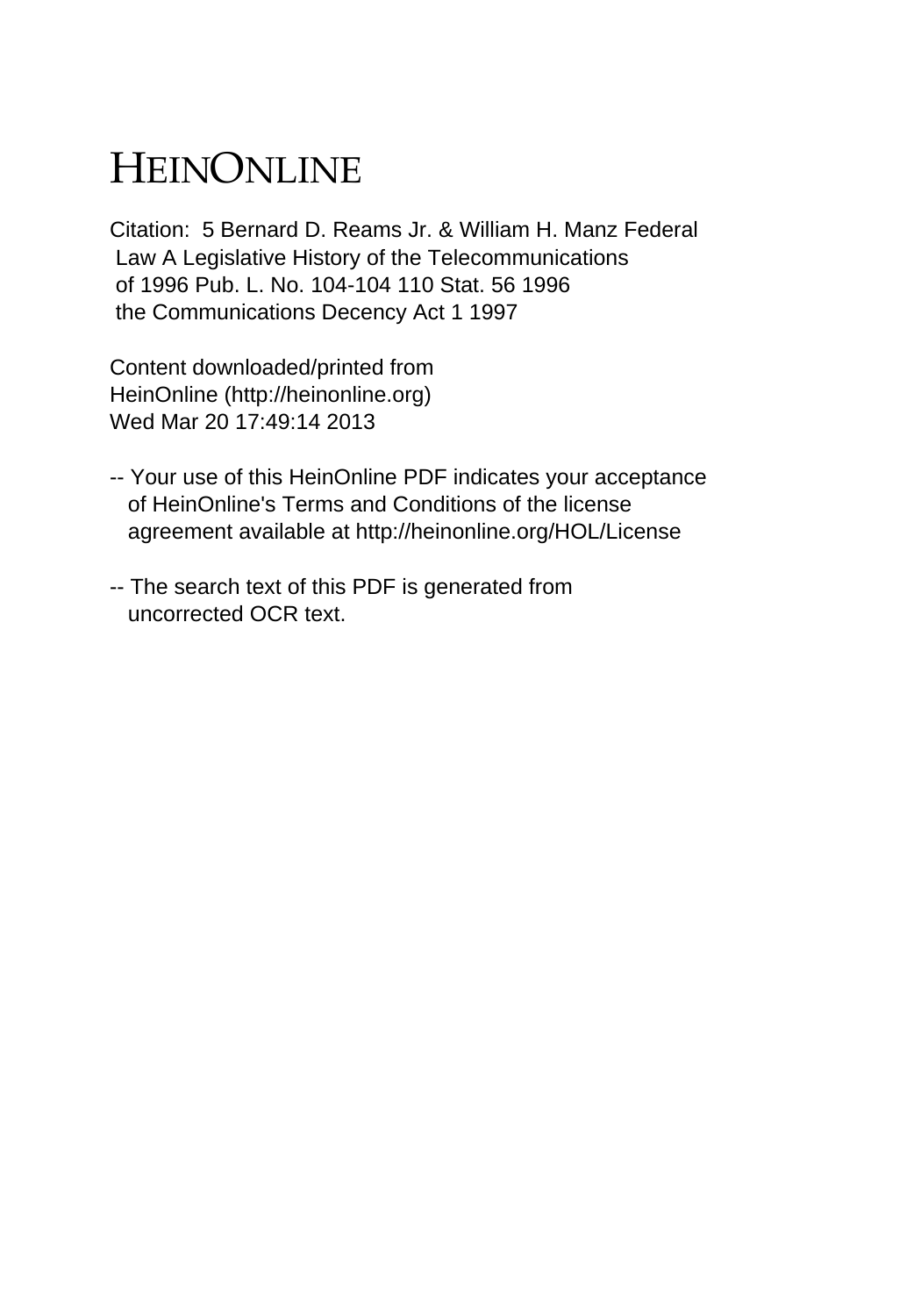## **Union Calendar No. 487 102D CONGRESS 2D SESSION H. R. 5096**

#### **[Report No. 102-850]**

To supersede the Modification of Final Judgment entered August 24, **1982,** in the antitrust action styled **U.S.** v. Western Electric, Civil Action No. **82-0192,** United States District Court for the District of Columbia; and for other purposes.

### IN THE **HOUSE** OF REPRESENTATIVES

#### *MAY* **7, 1992**

Mr. BRooxs introduced the following bill; which was referred to the Committee on the Judiciary

AuousT 12, **1992**

Additional sponsors: Mr. BRYA.\-r, Mr. SYxAR, Mr. **STAGOERS,** Mr. HUBBARD, and Mr. JONES of North Carolina

#### August 12, 1992

Reported with an amendment, committed to the Committee of the **Whole** House on the State of the Union, and ordered to be printed

[Strike out **all after** the **enacting** elause and insert the part printed in italic)

[For text **of** introduced bill, *see* copy of bill *ss* introdued on **May 7, 19921**

# **A BILL**

To supersede the Modification of Final Judgment entered August 24, **1982,** in the antitrust action styled **U.S.** v. Western Electric, Civil Action No. **82-0192,** United States District Court for the District of Columbia; and for other purposes.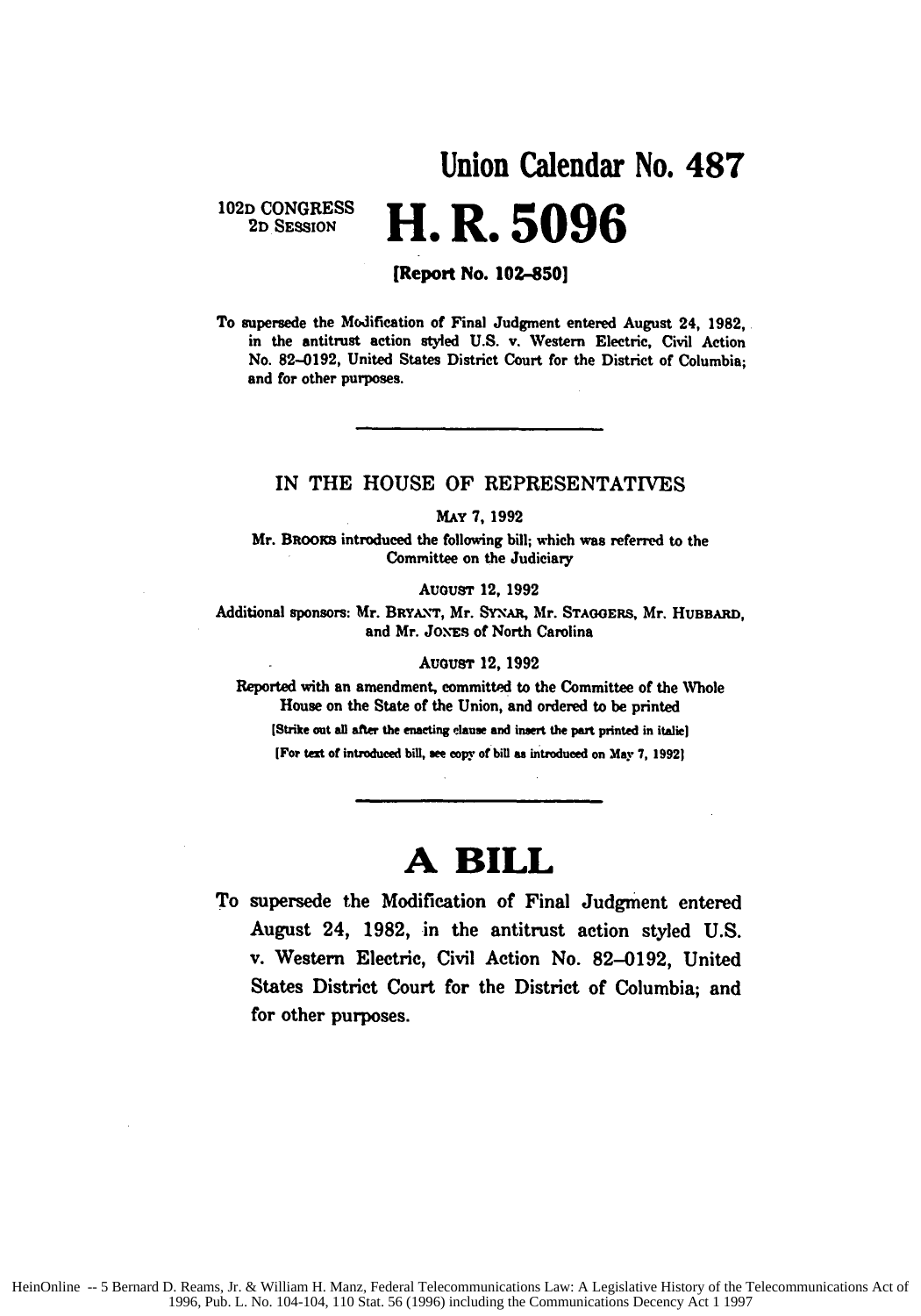*Be it enacted by the Senate and House of Representa-tives of the United States of America in Congress assembled, SECTION 1. SHORT TITLE. This Act may be cited as the "Antitrust Reform Act of 1992". SEC. 2. AUTHORIZATION FOR BELL OPERATING COMPANY MONOPOLY TO ENTER COMPETITIVE LINES OF BUSINESS. (a) APPLICATION-(1) IN GENERAL.-Afler the applicable date spec-***I1** *ified in paragraph (2), a Bell operating company may apply to the Attorney General for authorization,* 13 notwithstanding the Modification of Final *Judgment-(A) to engage in research and development relating to telecommunications equipment or cus-tomer premises equipment, (B) to provide information services, (C) to manufacture or provide telecommuni-cations equipment, or manufacture customer premises equipment, or (D) to provide interexchange telecommuni-cations. The application shall describe with particularity the nature and scope of each activity, and of each product*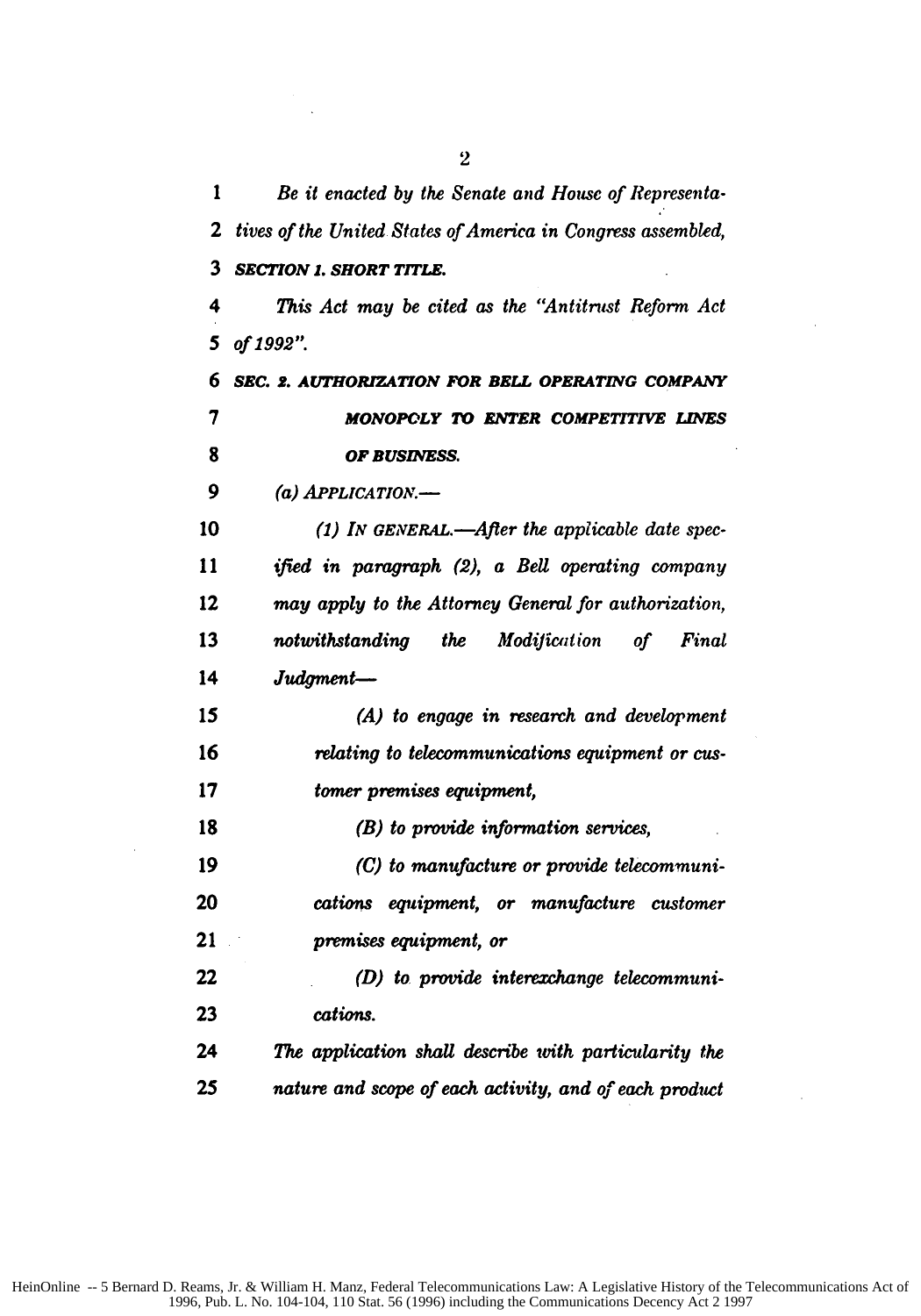|   |  |                                | market, service market, and geographic market, for |  |
|---|--|--------------------------------|----------------------------------------------------|--|
| 2 |  | which authorization is sought. |                                                    |  |

*(2) APPLICABLE DATES.-For purposes of para-graph (1), the applicable date after which a Bell oper-5 ating company may apply for authorization shall be the date of the enactment of this Act.*

*(3) PUBLICATION.-Not later than 10 days after receiving an application made under paragraph (1), the Attorney General shall publish the application in the Federal Register.*

*(b) DETERMINATION BY THE ATTORNEY GENERAL.- (1) COMMENT PERIOD.-Not later than 60 days after the application is published under subsection (a)(3), interested persons may submit comments to the Attorney General regarding the application.*

*(2) DETERMINATION.-(A) After the time for comment under paragraph (1) has expired, but not later than 120 days after the application is published under subsection (a)(3), the Attorney General shall issue a written determination with respect to grant-ing the authorization for which the Bell operating company has applied.*

*(B)(i) The Attorney General shall grant such au-thoization only to the extent that the Attorney Gen-eral believes that such company would satisfy the*

 $\ddot{\mathbf{3}}$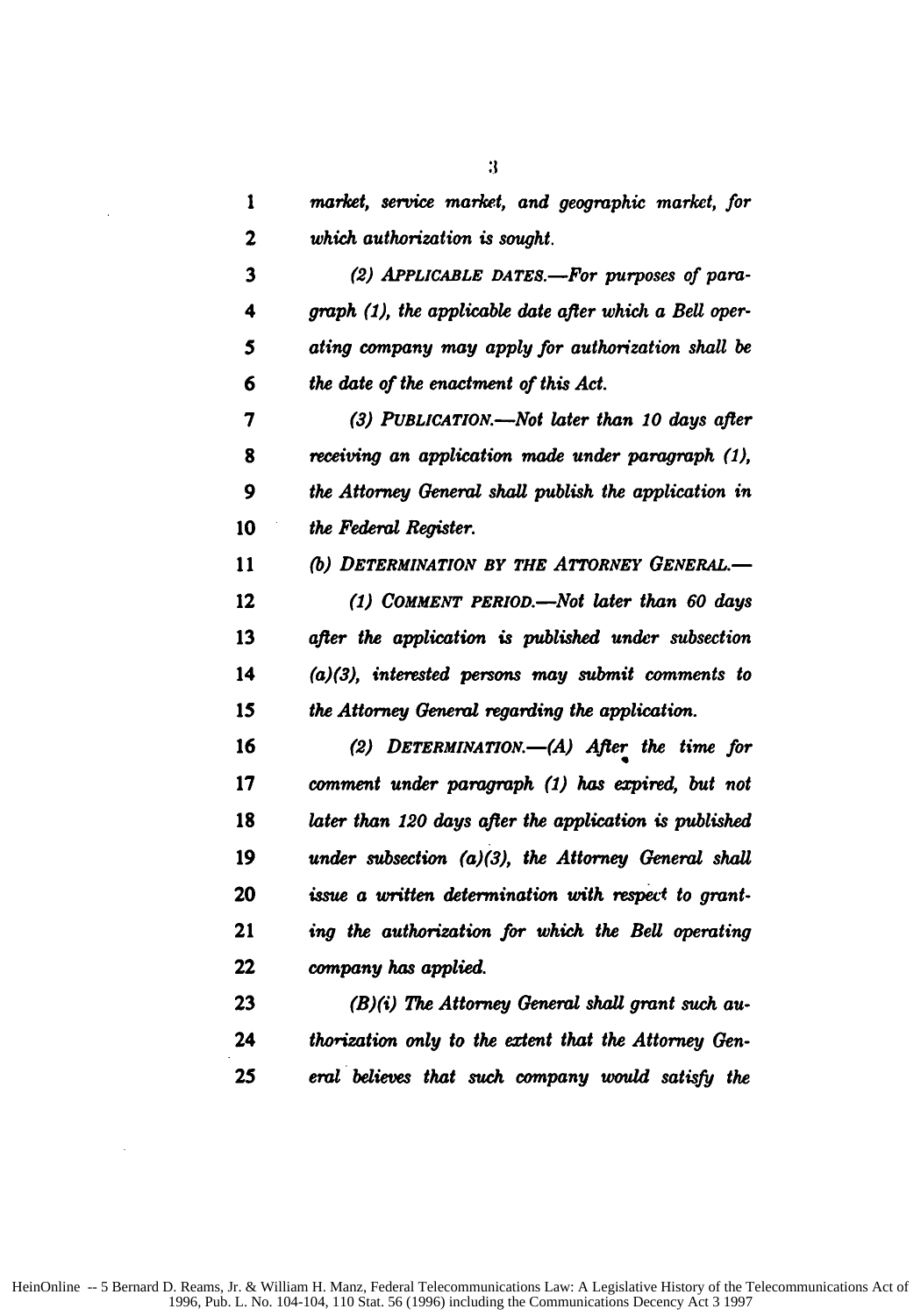*proof requirements described iv subsection* 2  $(c)(2) (A)(i).$ 

*(ii) The Attorney General shall deny the remain-4 der of the requested authorization.*

*(C) A determination granting any part of a re-6 quested authorization shall describe with particular-7 ity the nature and scope of each activity and of each product market, service market, and geographic mar-9 ket to which the authorization granted applies.*

*(3) PUBLICATIO.-Not later than 10 days after issuing a determination under paragraph (2), the At-tomey General shall publish the determination in the Federal Register, together with a description of the findings, studies, and analyses relied on for the deter-mination.*

*(4) FINALrY.-The Attorney General's deter-mination regarding an application made under this subsection shall be final unless a civil action with re-spect to such application is timely commenced under subsection (c)(1).*

*(c) DE Novo JUDICiAL DETERmINATION.-*

*(1) CIVIL ACTION.-Not later than-*

*(A) 60 days after a determination by the Attorney General is published under subsection (b)(3), or*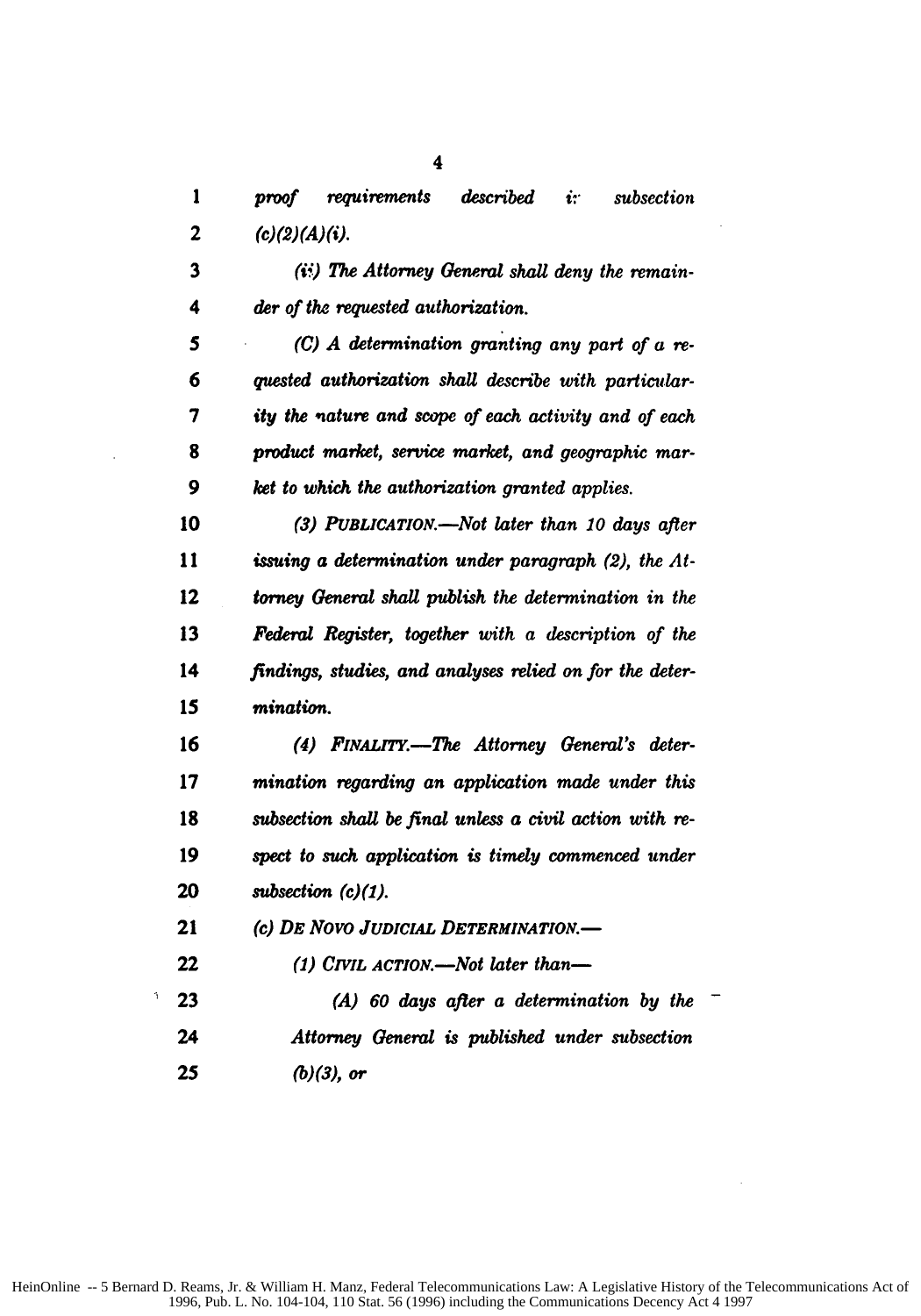*(B) 60 days after the empiration of the 130- day period beginning on the date the Attorney General receives an application made under sub-4 section (a)(1),*

*whichever occurs earlier, the Bell operating company 6 that applied to the Attorney General under subsection (a), or any person who might be injured in its busi-ness or property as a resdt of any determination re-9 garding such company's engaging in the activity de-scribed in such company's application, may corn-mence a civil action against the Attorney General, in any district court of the United States in the district in which such company resides or is found or has an agent, for a de novo determination regarding the ap-15 plication. Such company and any such person shall also have the right to intervene as a party in the civil action.*

*(2) JUDGMENT.- (A)(i) The court shall enter a judgment granting the authorization for which the Bell operating company applied to the Attorney Gen-eral only to tis extent that such company proves that there is no substantial possibility that such company or its affiliates could use monopoly power to impede competition in any relevant market for the activity to 25 which the application relates.*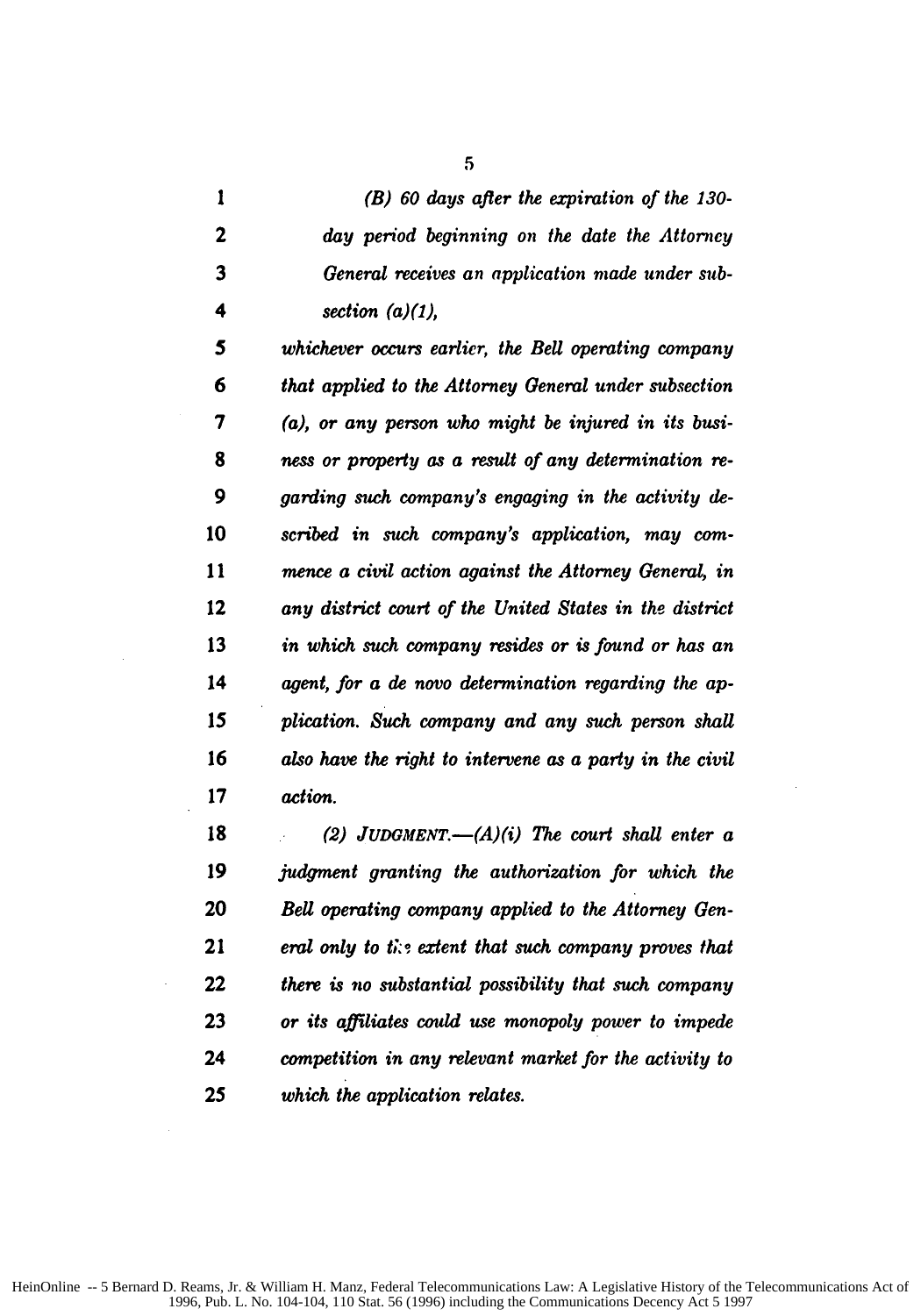|   | (ii) The court shall enter a judgment denying the |
|---|---------------------------------------------------|
| 2 | remainder of the requested authorization.         |

*(B) A judgment granting any part of a requested 4 authorization shall describe with particularity the na-5 ture and scope of each activity and of each product 6 market, service market, and geographic market to 7 which the authorization granted applies.*

*(3) STAY.-A judgment entered under paragraph 9 (2) shall be stayed until the time for all appeals with respect to such judgment has expired.*

11 (d) SPECIAL APPLICABLE DATE.—For purposes of sub-*section (a)(1), the applicable date for which a Bell operat-ing company may apply for authorization with respect to providing interechange telecommunications, or an infor-mation service relating to an alarm monitoring service, shall be 5 years after the date of the enactment of this Act.*

#### *SEC. 3. AUTHORIZATION AS PREREQUISITE.*

*(a) PREREQUISITE.-Until a Bell operating company is so authorized in accordance with section 2, it shall be unlawful for such company, directly or through an affili-ated enterprise, to engage in an activity described in section 2(a)(1).*

*(b) EXCEPTION FOR PREVIOUSLY AUTHORIZED AC-TIVITIES.-Subsection (a) shall not prohibit a Bell operat-ing company from engaging-*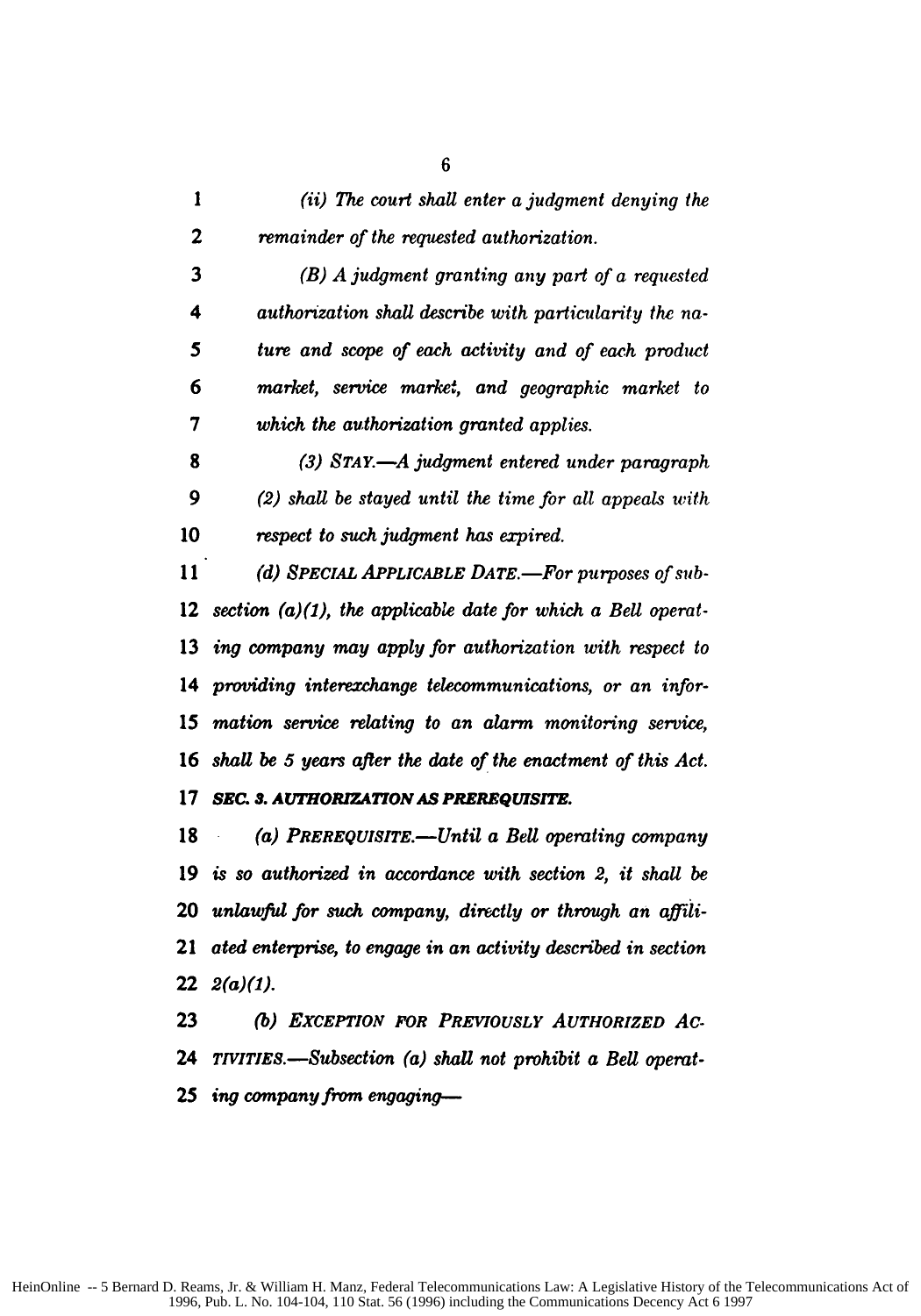| 1                       | $(1)$ in any activity to the extent authorized by                |
|-------------------------|------------------------------------------------------------------|
| $\overline{\mathbf{c}}$ | an order entered by the United States District Court             |
| 3                       | for the District of Columbia pursuant to section                 |
| 4                       | $VIII(C)$ of the Modification of Final Judgment, if-             |
| 5                       | $(A)$ such order was entered on or before the                    |
| 6                       | date of the enactment of this Act, or                            |
| 7                       | (B) a request for such authorization was                         |
| 8                       | pending before such court on the date of the en-                 |
| 9                       | actment of this Act,                                             |
| 10                      | $(2)$ in research and development in which any                   |
| 11                      | such company was lawfully engaged at any time in                 |
| 12                      | the period beginning on January 1, 1984, and ending              |
| 13                      | on the date of the enactment of this Act, or                     |
| 14                      | $(3)$ in providing a specific information service                |
| 15                      | (other than an information service relating to an                |
| 16                      | alarm monitoring service) in a particular geographic             |
| 17                      | market to the extent such company was lawfully en-               |
| 18                      | gaged in providing such service to customers in such             |
| 19                      | market at any time in the period beginning on Octo-              |
| 20                      | ber 7, 1991, and ending 60 days before the date of the           |
| 21                      | enactment of this Act.                                           |
| 22                      | <b>SEC. 4. PROHIBITIONS.</b>                                     |
| 23                      | (a) ANTICOMPETITIVE DISCRIMINATION.-A Bell oper-                 |
| 24                      | ating company with monopoly power in any exchange serv-          |
|                         | 25 ice market that is engaged (directly or through an affiliated |

 $\sim$ 

 $\mathcal{L}^{\text{max}}_{\text{max}}$ 

 $\sim$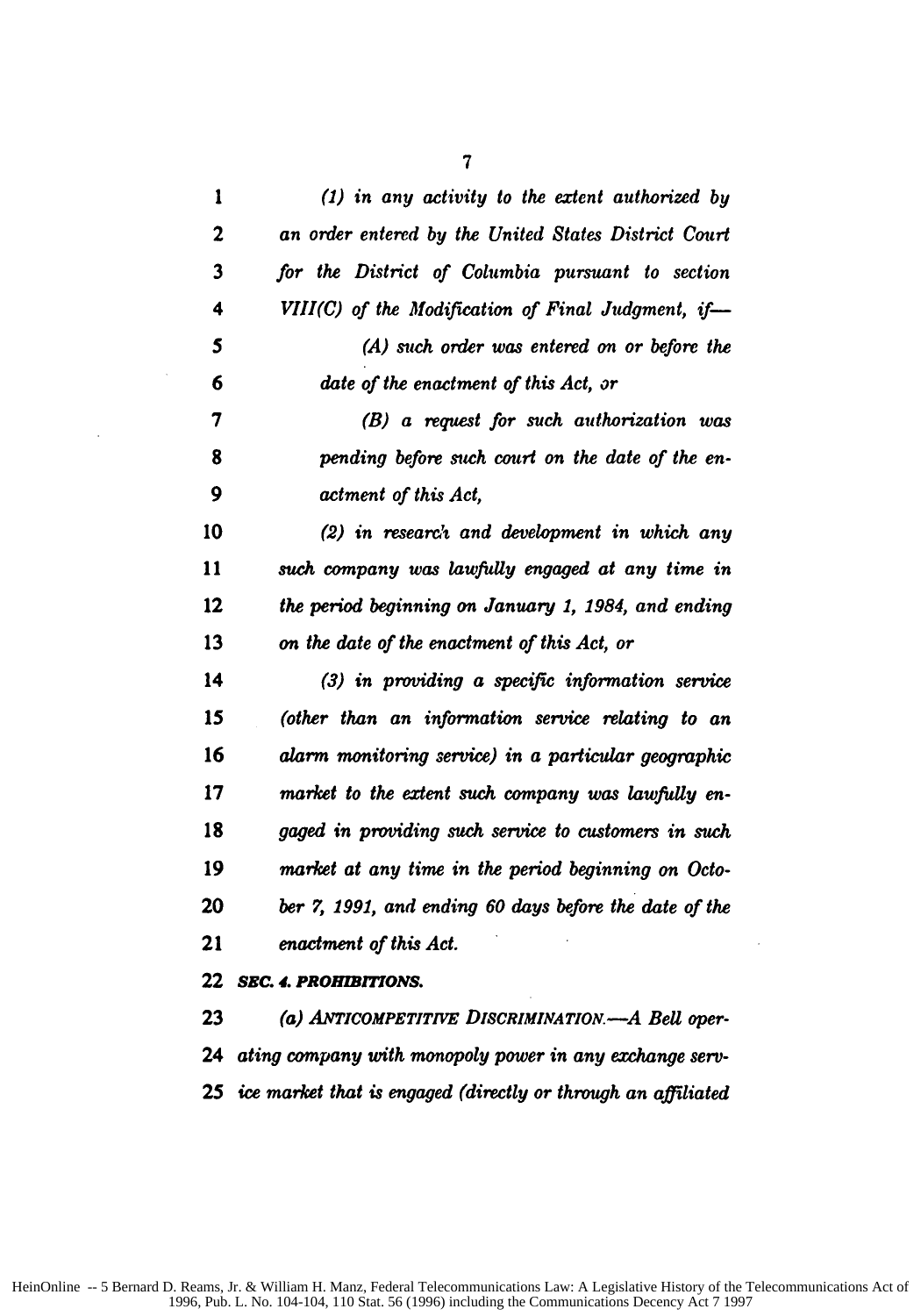**I** *enterprise) in an activity described in section* 2(a)(1) *shall not discriminate, in any relevant market, between itself or an affiliated enterprise and any other person, or between 4 any two such other persons, with ispcct to any product or service related to the provision or use of a telecommuni-cations service if the effect of such discrimination may be to substantially lessen competition, or to tend to create a monopoly, in any line of commerce.*

*(b) ANTICOMPETITIVE CROSS-SUBSIDIES.-A Bell op-erating company with monopoly power in any exchange 11 service market shall not use (directly or indirectly) proceeds obtained from providing exchange service in such market to subsidize, in any relevant market, an activity described in section 2(a)(1).*

**(c)** *ANTICOMPETITIVE CONCENTRATION AMONo BELL* 16 OPERATING COMPANIES.—(1) Except as provided in para-*graph (2), a Bell operating company with monopoly power in any exchange service market shall not become an affili-ated enterprise of, or acquire (directly or indirectly) any exchange service assets of, another Bell operating company if the effect of such affiliation or acquisition may be to sub-stantially lessen competition, or to tend to create a monop-oly, in any line of commerce.*

*(2) Paragraph (1) shall not prohibit any acquisition by a Bell operating company from another Bell operating*

**S**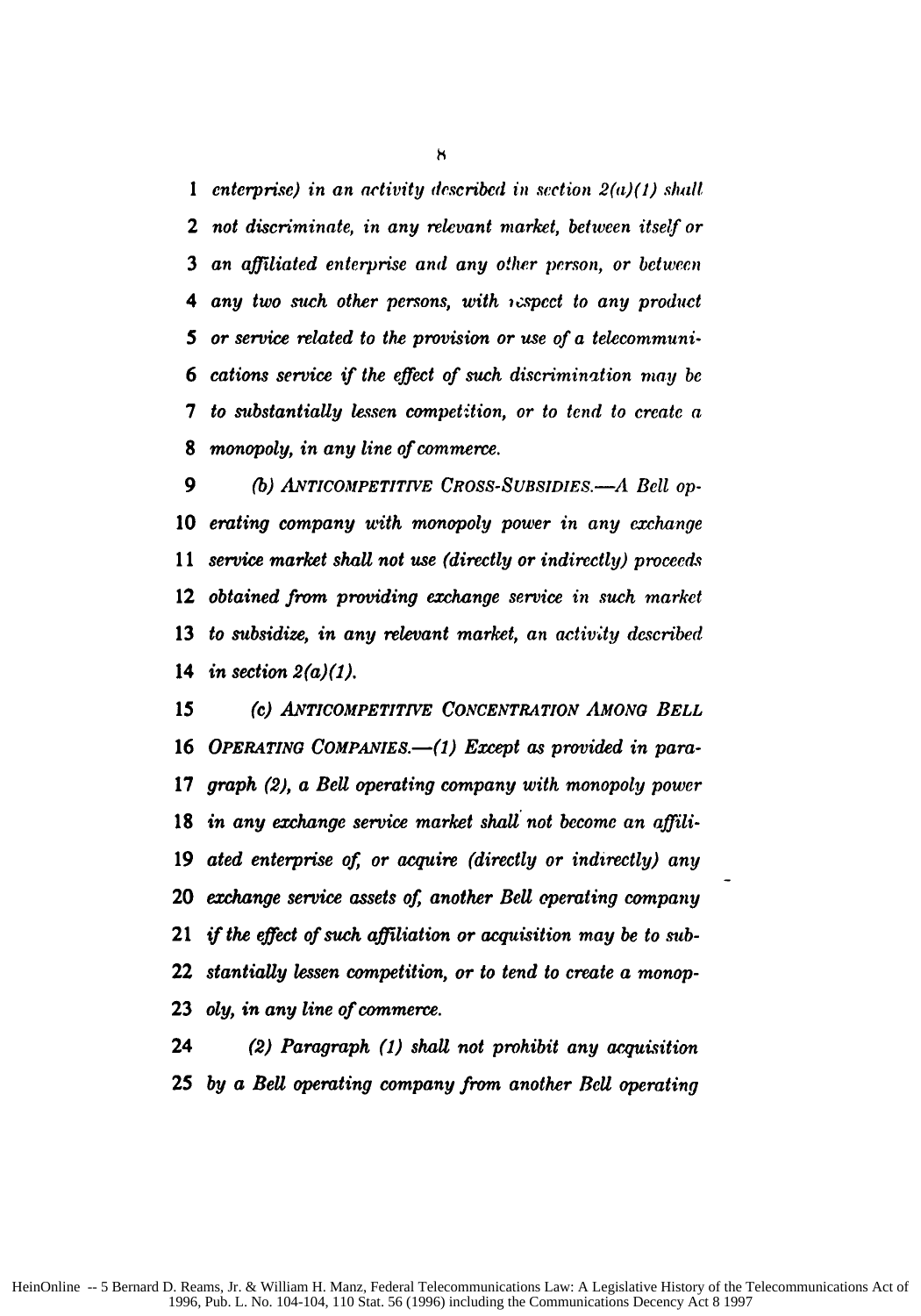*company if the 2 companies are affiliates of each other on* 2 the date of such acquisition and were affiliates of each other *on the date of the enactment of this let.*

*(d) A-TICOMPETITImE JOINT ACTIVITY LvONG BELL* 5 OPERATING COMPANIES.—(1) Except as provided in para-*6 graph (2), it shall be unlawful for a Bell operating corn-pany with monopoly power in any exchange service market to engage jointly (directly or through an affiliated enter-9 prise) with another Bell operating company, in any rel-evant market, in an activity described in section 2(a)(1) in restraint of trade.*

*(2) EXCEPTIONS.-Paragraph (1) shall not prohibit Bell operating companies from jointly engaging in an activity-*

*15 (A) at Bell Communicatior. 3esearch (com-monly known as "Bellcore") if such companies were lawfully engaging in such activity at Bell Commu-nications Research at any time in the period begin-ning on January 1, 1984, and ending on the date of the enactment of this Act,*

*(B) if such companies are affiliates of each other while jointly engaging in such activity and were af-filiates of each other on the date of the enactment of this Act, or*

**f1**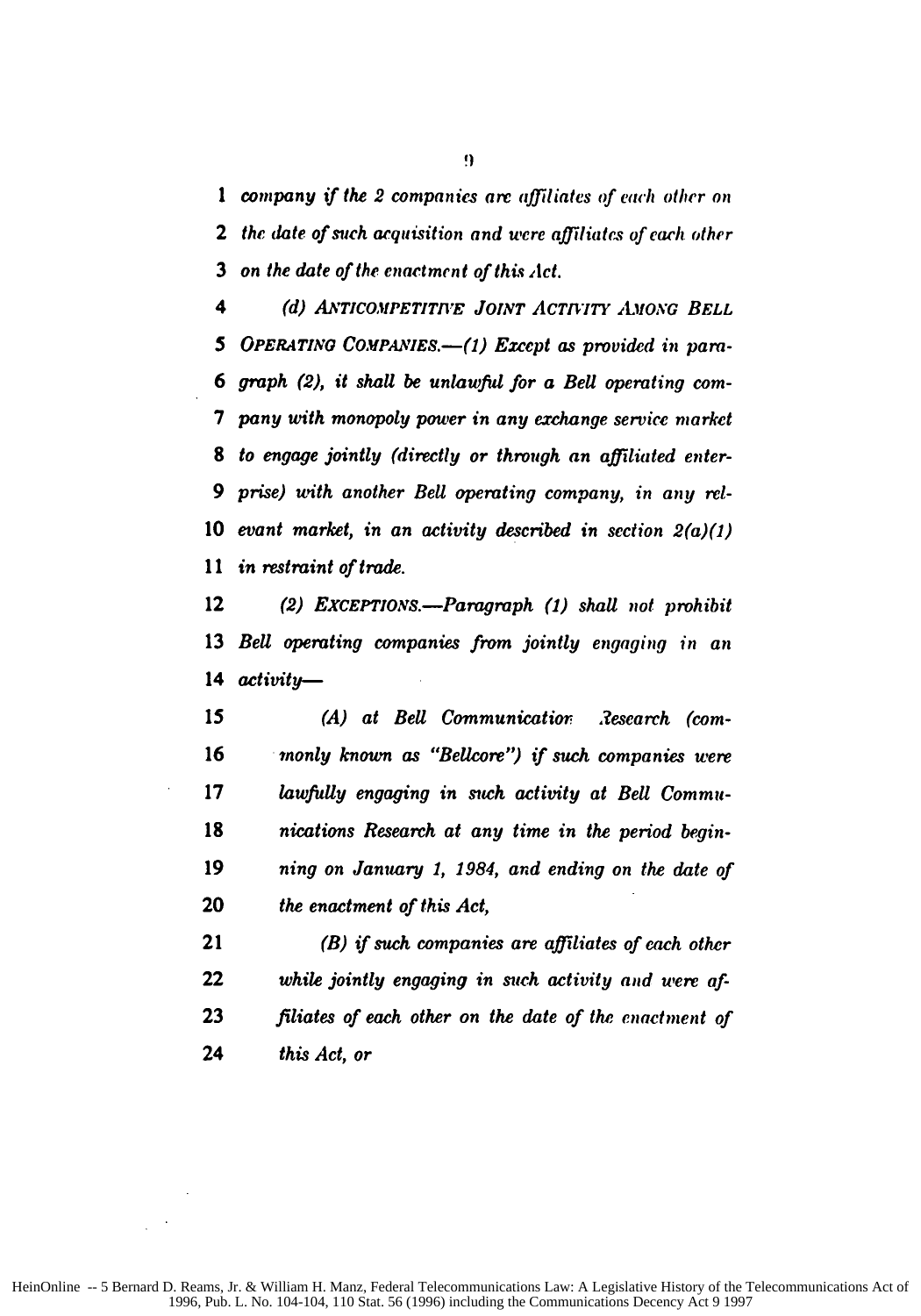*1 (C) if such companies were laufilly engaging jointly in such activity on the date of the enactment of this Act.*

*sEC. 5. COMPLIANCE.*

5 (a) DUTY TO ADVISE CERTAIN MANAGEMENT EMPLOY-*6 EES OF OBLIGATIONS* **UNDER** *AcT.-Each Bell operating company shall advise, in writing, each of its officers and other management personnel with significant responsibility for matters addressed in this Act, of the requirements of this Act, and that violations of this Act may result in crimi-11 nat liability.*

*(b) CERTIFICATION OF COMPLIANCE.-Not later than 30 days after the end of each calendar year, the chief exccu-tire officer of (or another officer responsible for the oper-*15 ation of) each Bell operating company that is not (directly *or indirectly) owned or controlled by another Bell operating company shall ctrtifij in writing to the Attorney General whether such company and its affiliates have complied throughout such year uith sections 3 and .4 and with sub-section (a).*

*SEC. 6. ENFORCEMENT.*

*(a) EQUITABLE POWERS OF UNt' ED STATES ATTOR-NEY.-It shall be the duty of the several United States at-torneys, under the direction of the Attorney General, to in-*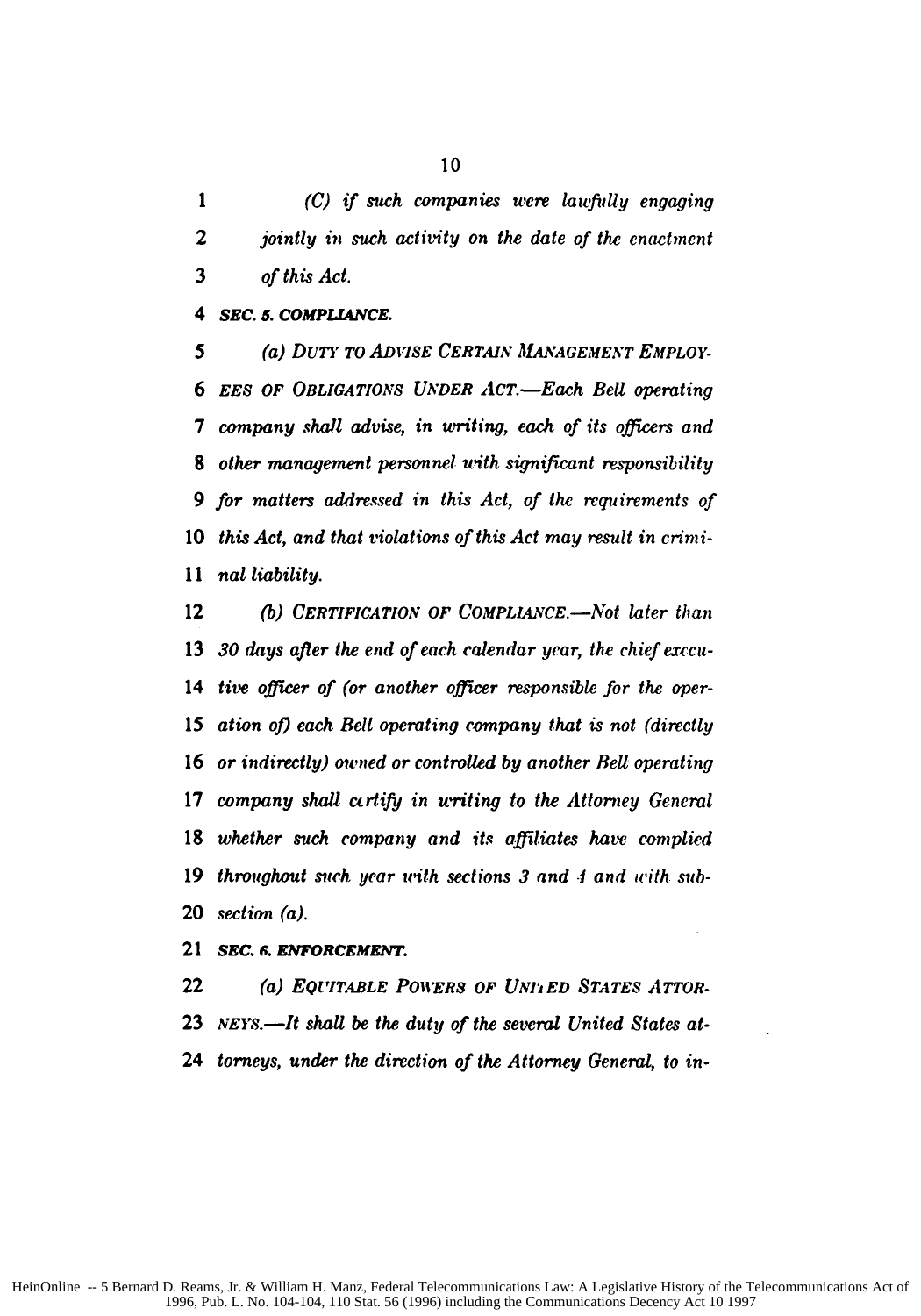*1 stitute proceedings in equity in their respective districts to prevent and restrain violations of this Act.*

 (b) *CRIMINAL LIABILITY.*—Whoever knowingly engages *4 or knouingly attempts to* engage *in an activity that is pro-5 hibited by section 3, 4, or 5 shall be guilty of a felony, and on conviction thereof shall be punished to the same extent as a person is punished upon conviction of a violation of section 1 of the Sherman Act (15 U.S.C. 1).*

*(c) PRIVATE RIGHT OF ACTiO.-Any person who is injured in its business or property by reason of a violation* 11 of this Act-

*(1) may bring a civil action in any district court of the United States in the district in which the defendant resides or is found or has an agent, without respect to the amount in controversy, and*

*(2) shall recover threefold the damages sustained, and the cost of suit (including a reasonable attorney's fee).*

*The court may award under this section, pursuant to a noo-tion by such person promptly made, simple interest on ac-tual damages for the period beginning on the date of service of such person's pleading setting forth a claim under this* 23 Act and ending on the date of judgment, or for any shorter *period therein, if the court finds that the award of such interest for such period is just in the circumstances.*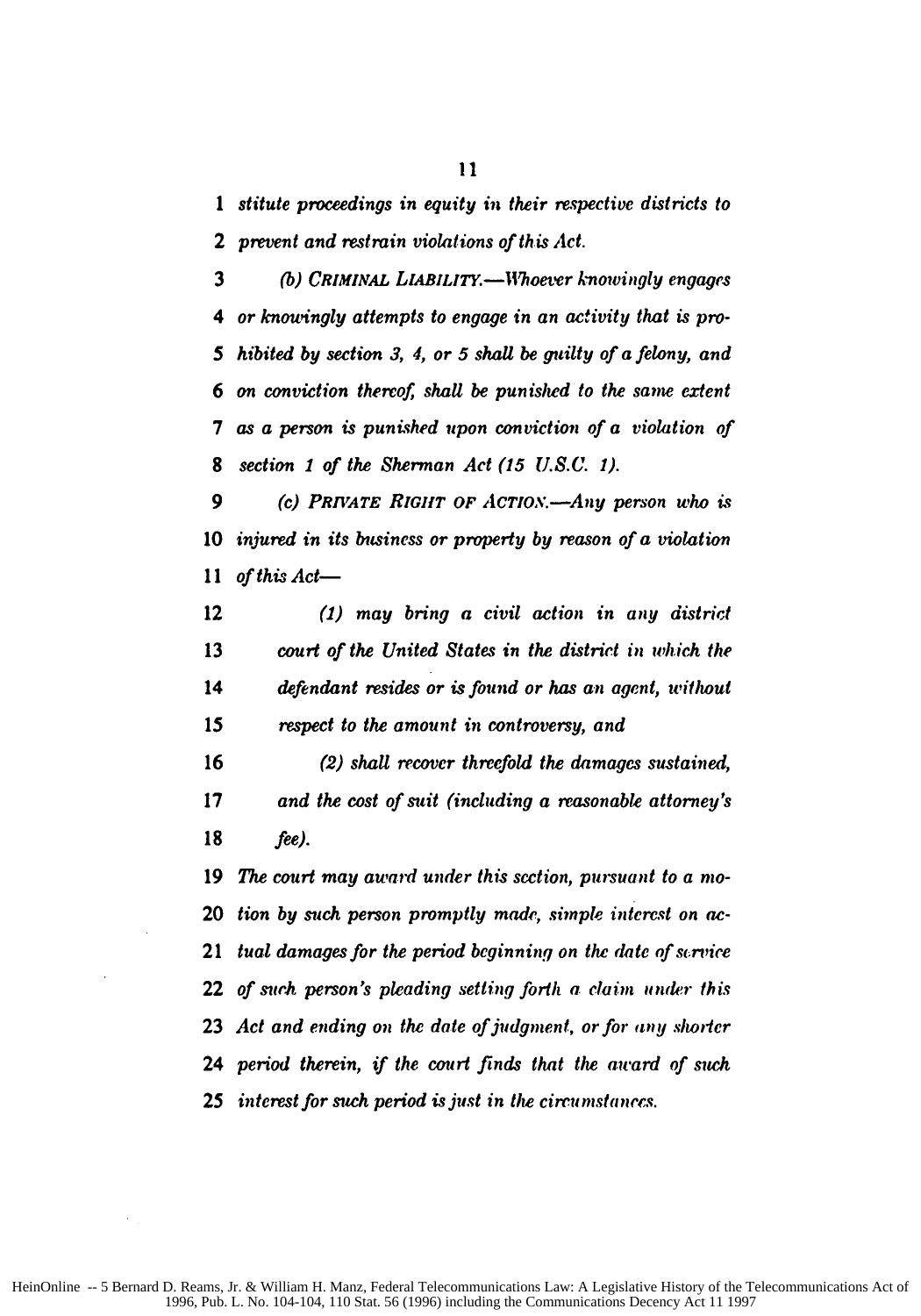(d) **PRIVATE** *INJUNCTIVE RELIEF.*—Any person shall *be entitled to sue for and hate injunctive relief, in any court of the United States having jurisdiction over the parties, 4 against threatened loss or damage by a violation of this Act, 5 when and under the same conditions and principles as in-junctive relief is available under section 16 of the Clayton 7 Act (15 U.S.C. 26). In any action under this subsection in which the plaintiff substantially prevails, the court shall 9 award the cost of suit, including a reasonable attorney's fee, to such plaintiff.*

11 (e) JURISDICTION.—(1) The courts of the United *States shall have exclusive jurisdiction to make determina-tions with respect to a duty, claim, or right arising under this Act, other than a determination by the Attorney Gen-15 eral under section 2(b)(2).*

*(2) No action commenced to assert or enforce a duty, claim, or right arising under this Act shall be stayed pend-ing any such determination by the Attorney General.*

 *(f)* **SUBPOENAS.—In an action commenced under this** *Act, a subpoena requiring the attendance of a witness at a hearing or a trial may be served at any place within the United States.*

*SEC. 7. DEFINITIONS.*

*For purposes of this Act:*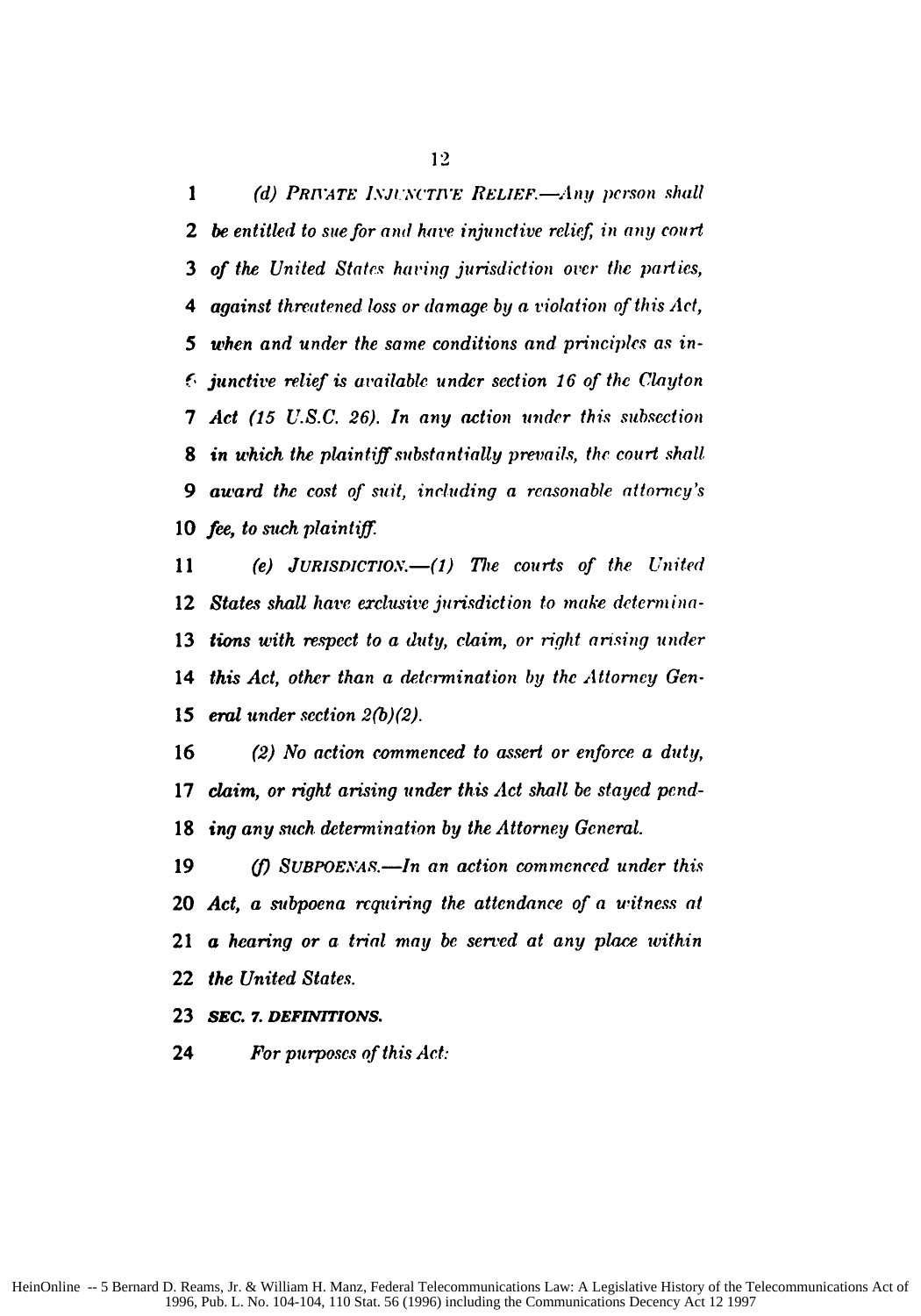| 1                   | (1) $AFFILIATE. - The term 'affiliate' means a$         |
|---------------------|---------------------------------------------------------|
| 2                   | person that (directly or indirctly) owns or controls,   |
| 3                   | is ouned or controlled by, or is under common owner-    |
| 4                   | ship or control with, another person. For purposes of   |
| 5                   | this paragraph, to own refers to owning an equity in-   |
| 6                   | terest (or the equivalent thereof) of more than 50 per- |
| $\boldsymbol{\tau}$ | cent.                                                   |
| 8                   | (2) AFFILIATED ENTERPRISE.-The term "affili-            |
| 9                   | ated enterprise" means, with respect to a Bell operat-  |
| 10                  | ing company, a person-                                  |
| 11                  | (A) that such company or its affiliate (di-             |
| 12                  | rectly or indirectly) owns or controls, is owned        |
| 13                  | or controlled by, or is under common ownership          |
| 14                  | with, to any extent whatsoever, or                      |
| 15                  | (B) in whose gross revenues such company                |
| 16                  | or its affiliate has any direct or indirect finan-      |
| 17                  | cial or proprietary interest, through a revenue         |
| 18                  | sharing arrangement, royalty arrangement, or            |
| 19                  | otherwise.                                              |
| 20                  | (3) ANTITRUST LAWS.—The term "antitrust"                |
| 21                  | laws" has the meaning given it in subsection $(a)$ of   |
| 22                  | the first section of the Clayton Act (15 U.S.C. 12(a)), |
| 23                  | except that such term includes the Act of June 19,      |
| 24                  | 1936 (49 Stat. 1526; 15 U.S.C. 13 et seq.), commonly    |
| 25                  | known as the Robinson Patman Act, and section 5 of      |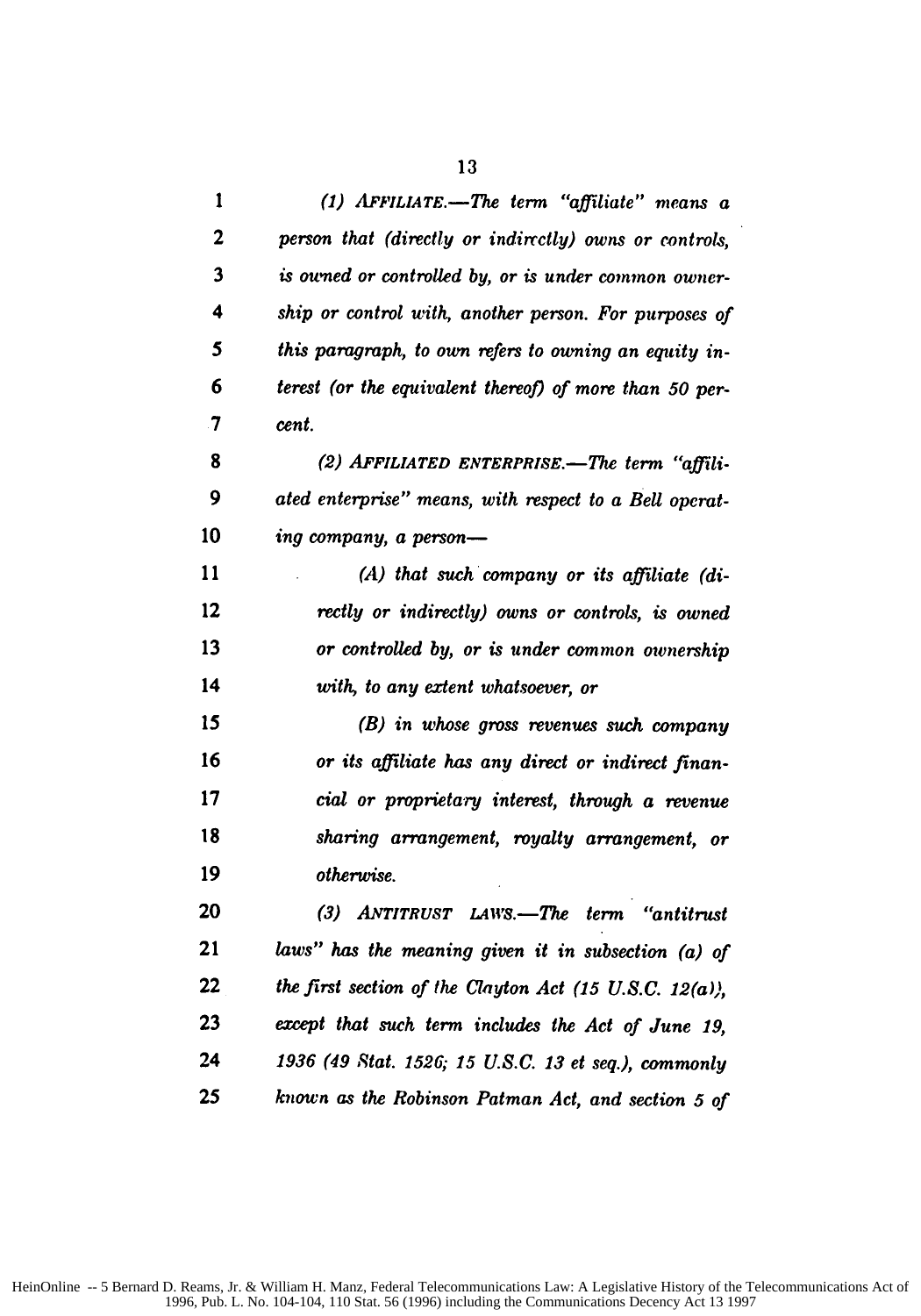*the Federal Trade Commission Act (15 U. S.C. .5) to*

*the ertent tht such section 5 applies to monopolies, attempts to monopolize, and inlazifid restraints of 4 trade. 5 (4) BELL OPERATING COMPANY.-The terrn "Bell operating company" means-7 (A) Bell Telephone Company of Nevada, 17- linois Bell Telephone Company, Indiana Bell 9 Telephone Company, Incorporated, Michigan Bell Telephone Company, New England Tele-phone and Telegraph Company, New Jersey Bell Telephone Company, New York Telephone Com-pany, US West Communications Company, South Central Bell Telephone Company, South-15 erm Bell Telephone and Telegraph Company, Southwestern Bell Telephone Company, The Bell Telephone Company of Pennsylvania, The Chesa-peake and Potomac Telephone Company, The Chesapeake and Potomac Telephone Company of Maryland, The Chesapeake and Potomac Tele-phone Company of Virginia, The Chesapeake and Potomac Telephone Company of West Vir-ginia, The Diamond State Telephone Company, The Ohio Bell Telephone Company, The Pacific*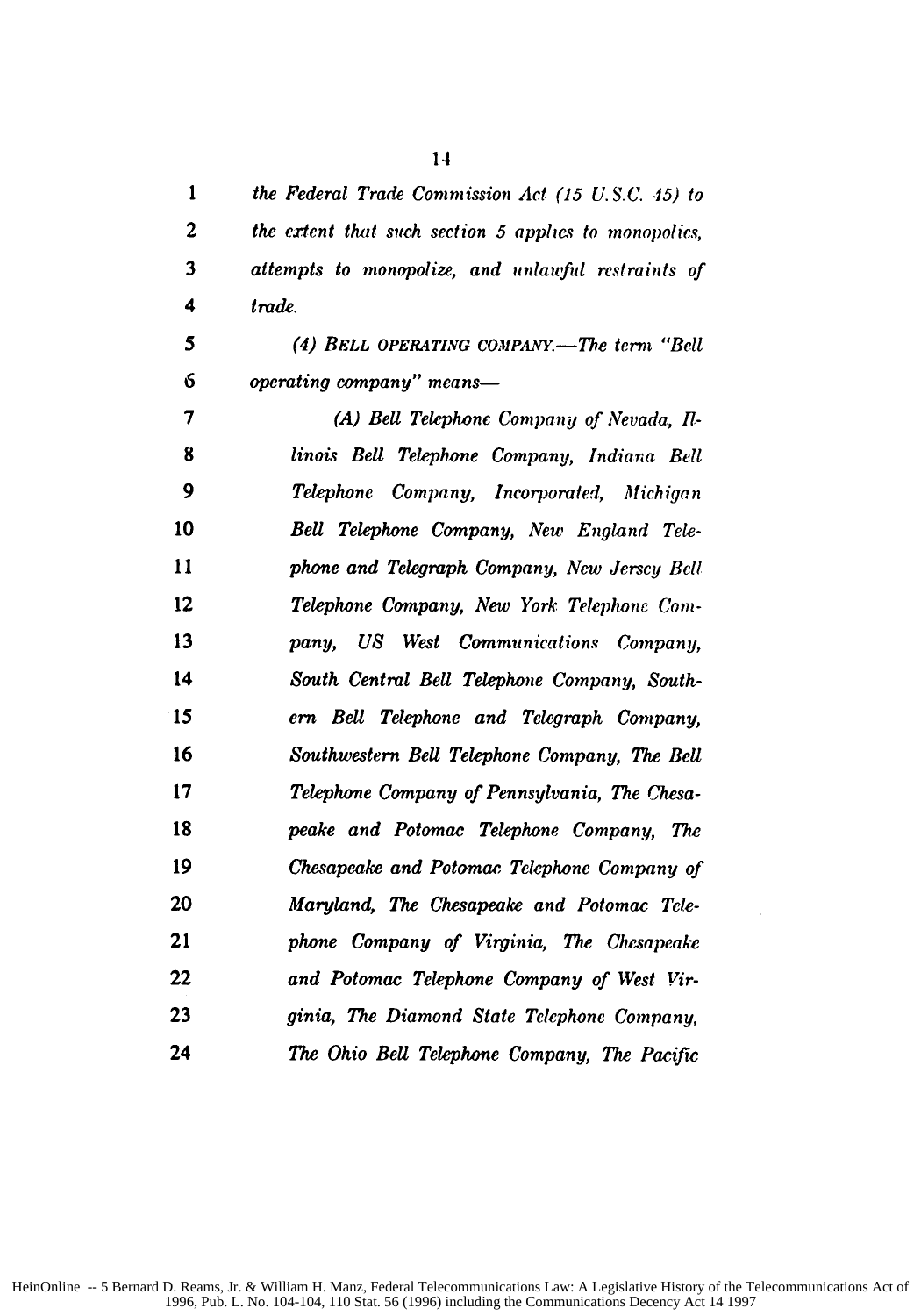|   | Telephone and Telegraph Company, or Wiscon- |
|---|---------------------------------------------|
|   | sin Telephone Company,                      |
| ́ | and processes an according of and such      |

*(B) any successor or assign of any such 4 company, or*

*5 (C) any affiliate of any person described in 6 subparagraph (A) or (B).*

*(5) CUSTOMER PREMISES EQUIPMENT.-The term "citstomer premises equipment" means equip-9 ment employed on the premises of a person (other than a person engaged in the business of providing a telecommunications service) to originate, route, or ter-minate telecommunications, and includes software re-lating to such equipment.*

**(6)** *ELECTRONIC PUBLISHING.- The term "elec-tronic publishing" means the provision via tele-communications, by a Bell operating company or af-filiated enterprise to a person other than an affiliate of such company, of information-*

*(A) which such company or affiliated enter-prise has, or has caused to be, originated, au-thored, compiled, collected, or edited, or (B) in which such company or affiliated en-terprise has a direct or indirect financial or pro-prietary interest.*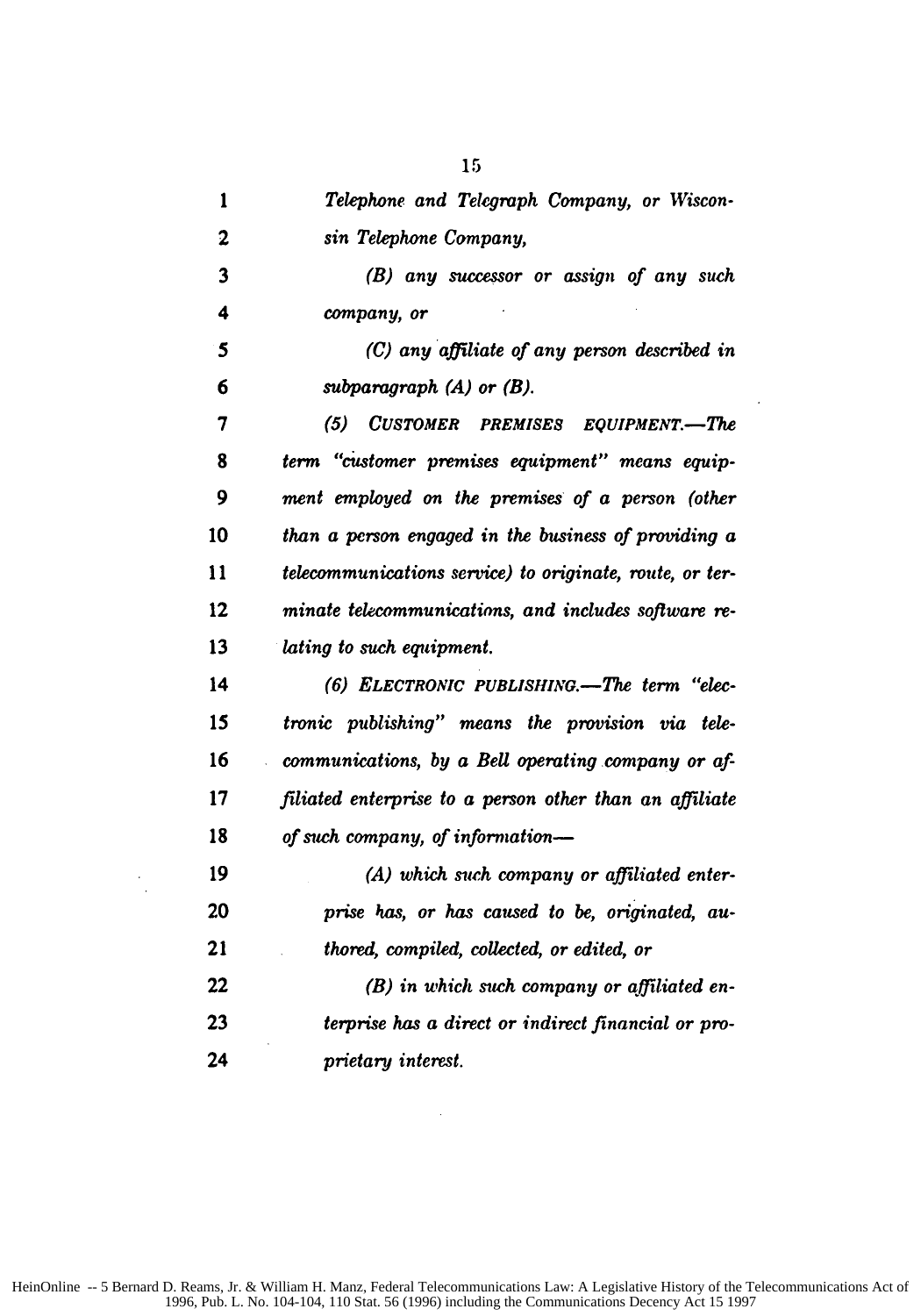|   | (7) EXCHANGE AREA.—The term "exchange"                  |
|---|---------------------------------------------------------|
| 2 | area" means a contiguous geographic area established    |
| 3 | by a Bell operating company such that no exchange       |
| 4 | area includes points within more than 1 standard        |
| 5 | metropolitan statistical area, consolidated statistical |
| 6 | area, or State, except as expressly permitted under the |
| 7 | Modification of Final Judgment before the date of the   |
| 8 | enactment of this Act.                                  |

*(8) EXCHANGE ACCESS.-The term "exchange ac-cess" means exchange services provided for the pur-pose of originating or terminating interexchange elt-communications.*

**(9)** *EXCHANGE sERVICE.-The term "exchange service" means a telecommunications service provided within an exchange area.*

*(10) INFORMATION.-The term "information" means knowledge or intelligence represented by any form of writing, signs, signals, pictures, sounds, or other symbols.*

*(11) INFORMATION ACCESS.-The term "infor-mation access" means specialized exchange services provided by a Bell operating company for the purpose of originating, terminating, transmitting, forwarding, or routing telecommunications to or front a provider of information services.*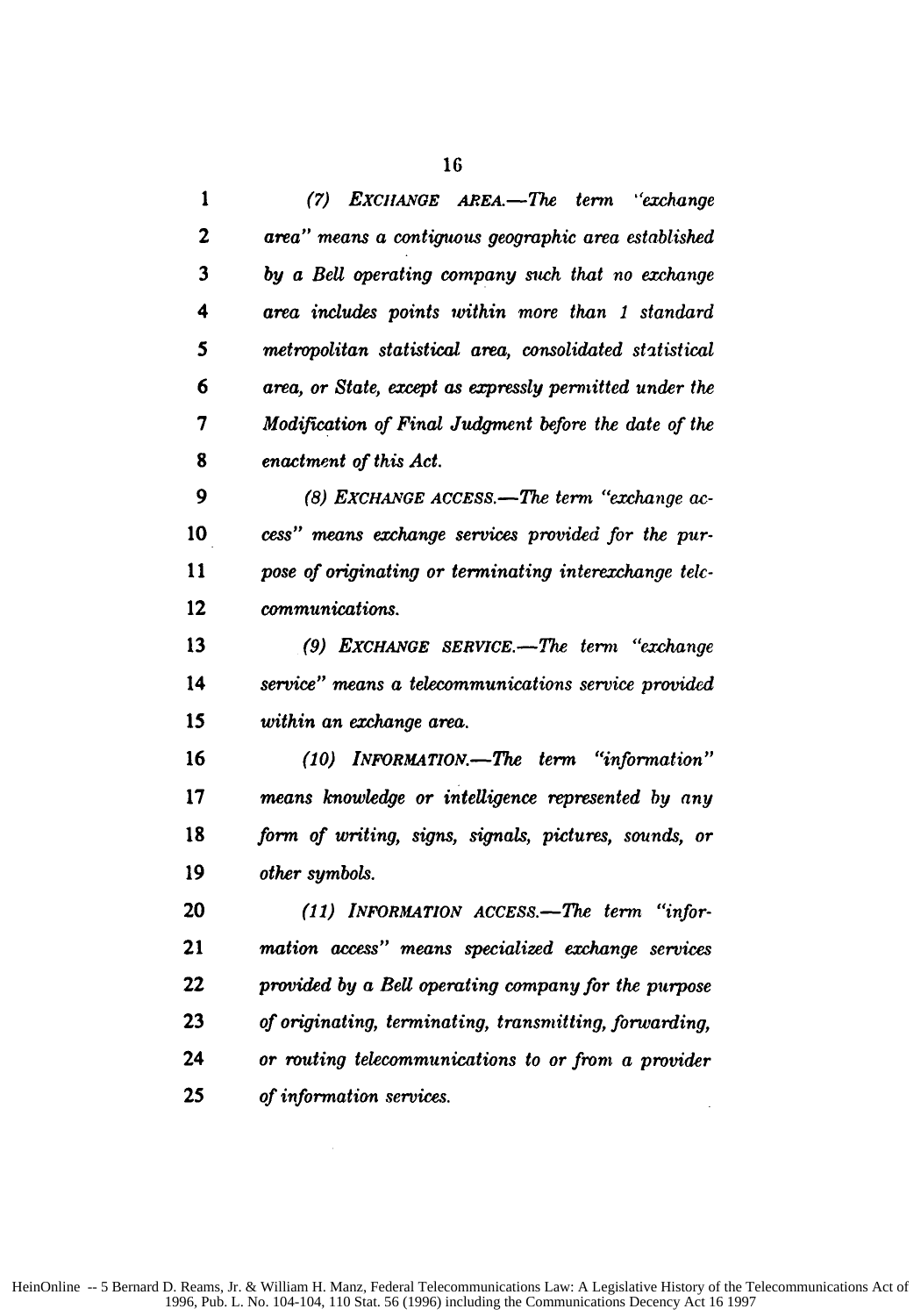*(12) INFORMATION SERVICE.-The term "infor-mation service" means the offering of a capability for generating, acquiring, storing, transforming, process-ing, retrieving, utilizing, or making available infor-5 mation via telecommunications, and includes elec-6 tronic publishing, but does not include the use of any such capability to engage in the business of providing an exchange service.*

*(13) INTEREXCHANGE TELECOMMUNICATIONS.- The term "interexzhange telecommunications" means telecommunications between a point located in an ex-change area and a point located outside such ex-change area.*

*(14) MODIFICATION OF FINAL JUDGMENT.-The term "Modification of Final Judgment" means the order entered August 24, 1982, in the antitrust action styled U.S. Iv. Western Electric, Civil Action No. 82- 0192, in the United States District Court for the Dis-trict of Columbia, and includes any judgment or order with respect to such action entered on or after August 24, 1982.*

*(15) PERSON.-The term "person" has the mean-ing given it in subsection (a) of the first section of the Clayton Act (15 U.S.C. 12(a)).*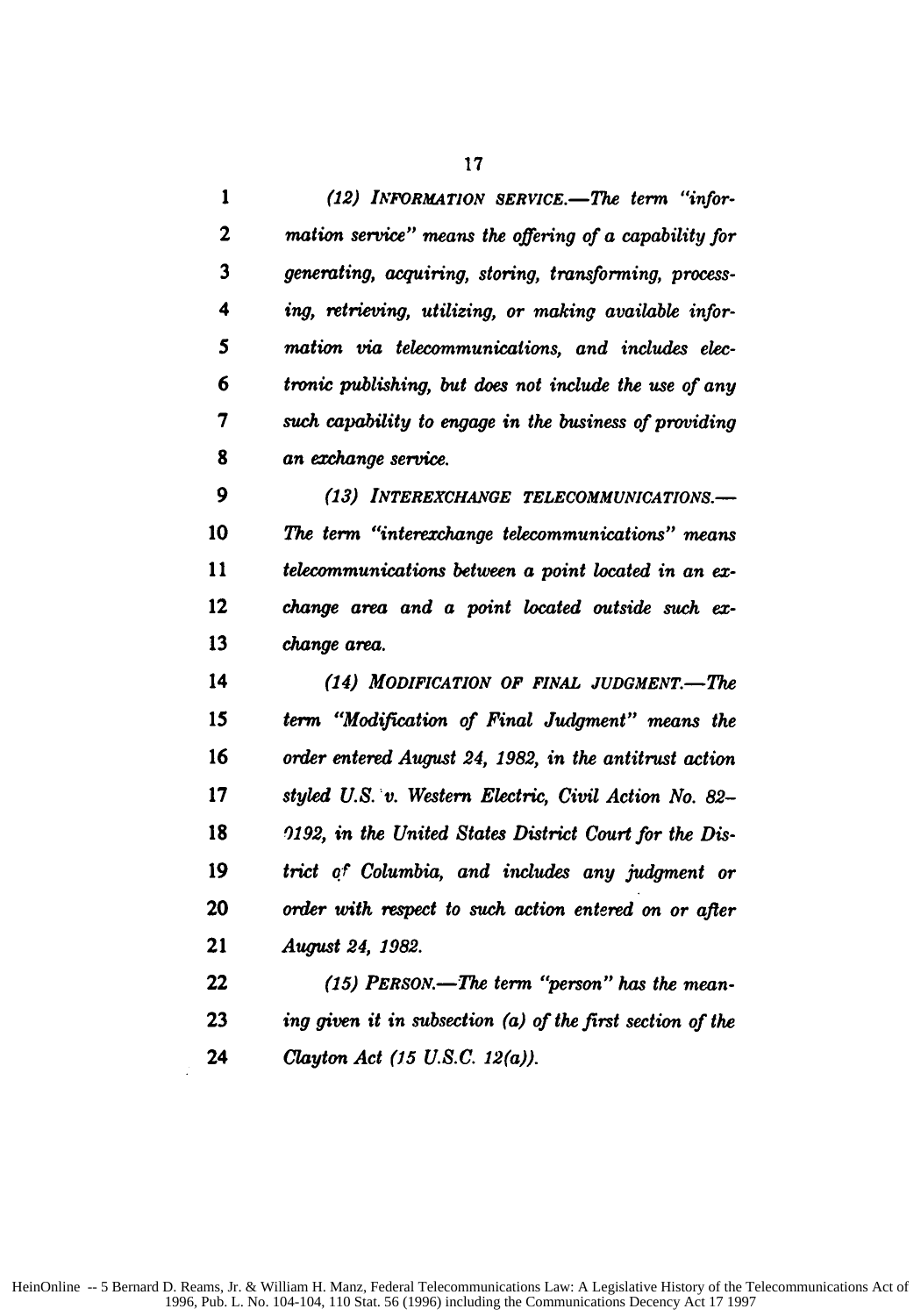| 1            | (16) RESEARCH AND DEVELOPMENT.—The term             |
|--------------|-----------------------------------------------------|
| $\mathbf{2}$ | "research and development" means-                   |
| 3            | $(A)$ theoretical analysis, experimentation, or     |
| 4            | systematic study of phenomena or observable         |
| 5            | facts,                                              |
| 6            | (B) development or testing of basic engi-           |
| 7            | neering techniques,                                 |
| 8            | (C) extension of investigative findings or          |
| 9            | theory of a scientific or technical nature into     |
| 10           | practical application for experimental or dem-      |
| 11           | onstration purposes, but does not include produc-   |
| 12           | tion or testing of models or prototypes,            |
| 13           | (D) collection or analysis of research infor-       |
| 14           | mation,                                             |
| 15           | (E) establishment or operation of facilities        |
| 16           | for conducting any activity included under sub-     |
| 17           | paragraph $(A)$ , $(B)$ , $(C)$ , or $(D)$ , or     |
| 18           | (F) prosecution of applications for patents,        |
| 19           | or the granting of licenses, for the results of any |
| 20           | such activity.                                      |
| 21           | (17)<br>TELECOMMUNICATIONS.-The term "tele-         |
| 22           | communications" means the transmission of informa-  |
| 23           | tion between points by electromagnetic means.       |
| 24           | (18) TELECOMMUNICATIONS EQUIPMENT.-The              |
| 25           | term "telecommunications equipment" means equip-    |

 $\overline{a}$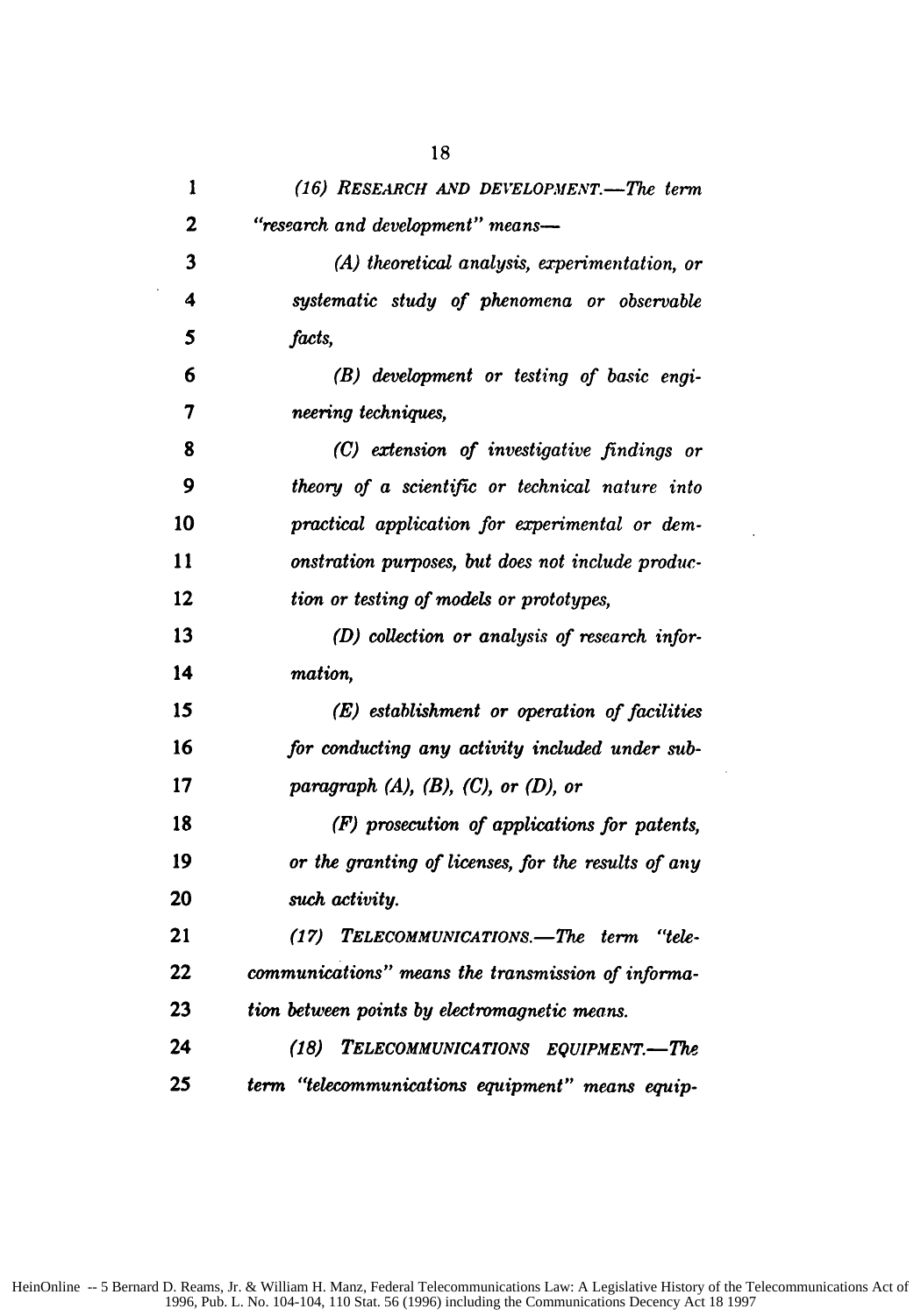| 1  | ment, other than customer premises equipment, used         |
|----|------------------------------------------------------------|
| 2  | to provide a telecommunications service, and includes      |
| 3  | software relating to such equipment.                       |
| 4  | (19) TELECOMMUNICATIONS SERVICE.-The term                  |
| 5  | "telecommunications service" means the offering for        |
| 6  | hire of transmission facilities or of telecommuni-         |
| 7  | cations by means of such facilities.                       |
| 8  | (20)<br>TRANSMISSION FACILITIES.—The<br>term               |
| 9  | "transmission facilities" means equipment (including       |
| 10 | wire, cable, microwave, satellite, and fiber-optics) that  |
| 11 | transmits information by electromagnetic means or          |
| 12 | that directly supports such transmission, but does not     |
| 13 | include customer premises equipment.                       |
| 14 | SEC. 8. RELATIONSHIP TO OTHER LAWS.                        |
| 15 | (a) MODIFICATION OF FINAL JUDGMENT.-This Act               |
| 16 | shall supersede the Modification of Final Judgment, except |
| 17 | that this Act shall not affect-                            |
| 18 | $(1)$ section I of the Modification of Final Judg-         |
| 19 | ment, relating to AT&T reorganization,                     |
| 20 | (2) section $II(A)$ (including Appendix B) and             |
| 21 | II(B) of the Modification of Final Judgment, relating      |
| 22 | to equal access and nondiscrimination,                     |
|    |                                                            |

 $\dot{\gamma}$ 

*(3) section IV(F) and IV(I) of the Modification of Final Judgment, with respect to the requirements*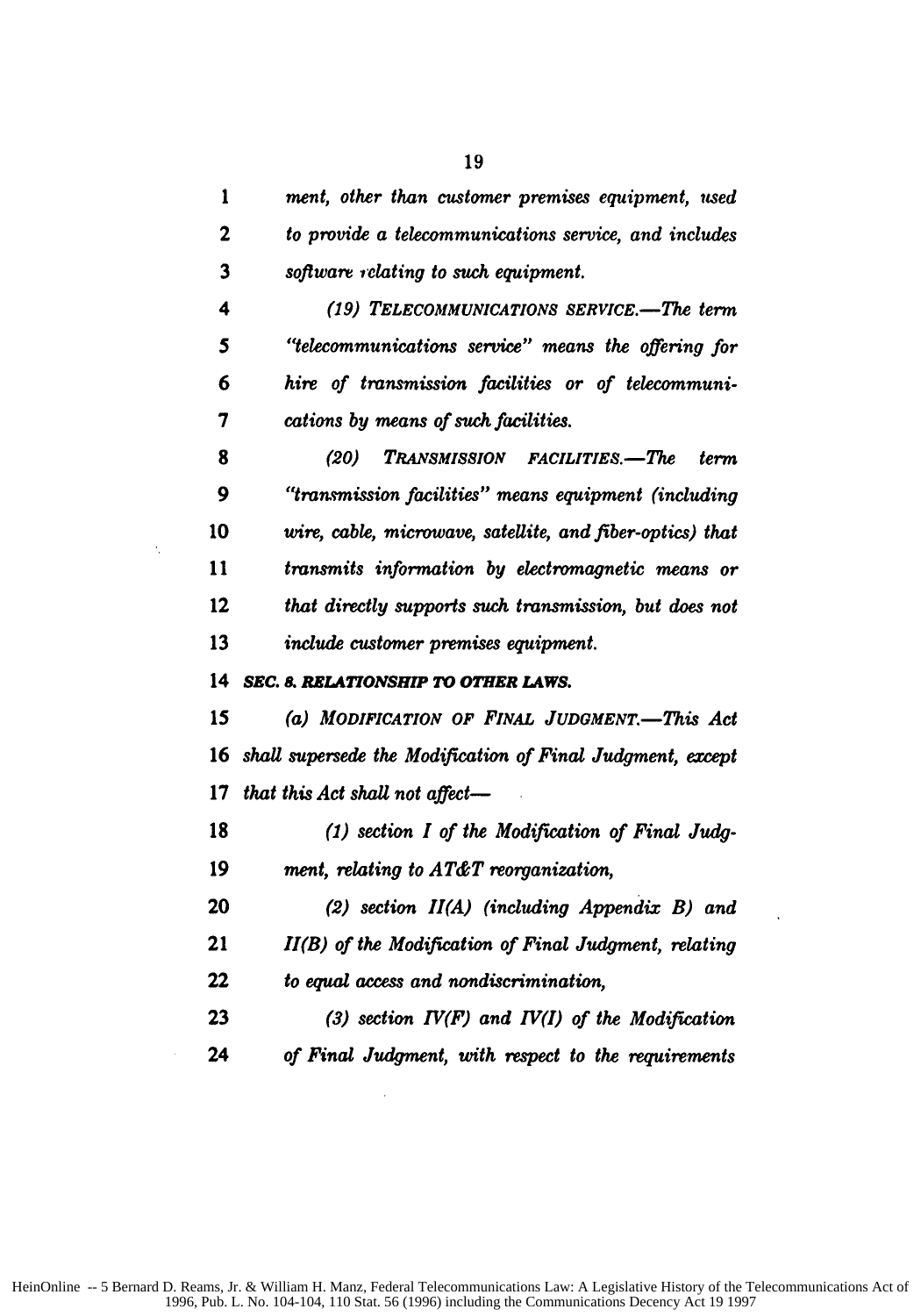| 1                       | included in the definitions of "exchange access" and   |
|-------------------------|--------------------------------------------------------|
| $\mathbf{2}$            | "information access",                                  |
| $\overline{\mathbf{3}}$ | $(4)$ section VIII(B) of the Modification of Final     |
| 4                       | Judgment, relating to printed advertising directories, |
| 5                       | $(5)$ section VIII $(E)$ of the Modification of Final  |
| 6                       | Judgment, relating to notice to customers of AT&T,     |
| 7                       | $(6)$ section $VIII(F)$ of the Modification of Final   |
| 8                       | Judgment, relating to less than equal exchange access, |
| 9                       | (7) section $VIII(G)$ of the Modification of Final     |
| 10                      | Judgment, relating to transfer of AT&T assets, in-     |
| 11                      | cluding all exceptions granted thereunder before the   |
| 12                      | date of the enactment of this Act,                     |
| 13                      | (8) with respect to the parts of the Modification      |
| 14                      | of Final Judgment described in paragraphs (1)          |
| 15                      | through $(7)$ -                                        |
| 16                      | (A) section III of the Modification of Final           |
| 17                      | Judgment, relating to applicability,                   |
| 18                      | $(B)$ section $IV$ of the Modification of Final        |
| 19                      | Judgment, relating to definitions,                     |
| 20                      | (C) section V of the Modification of Final             |
| 21                      | Judgment, relating to compliance,                      |
| 22                      | (D) section VI of the Modification of Final            |
| 23                      | Judgment, relating to visitorial provisions,           |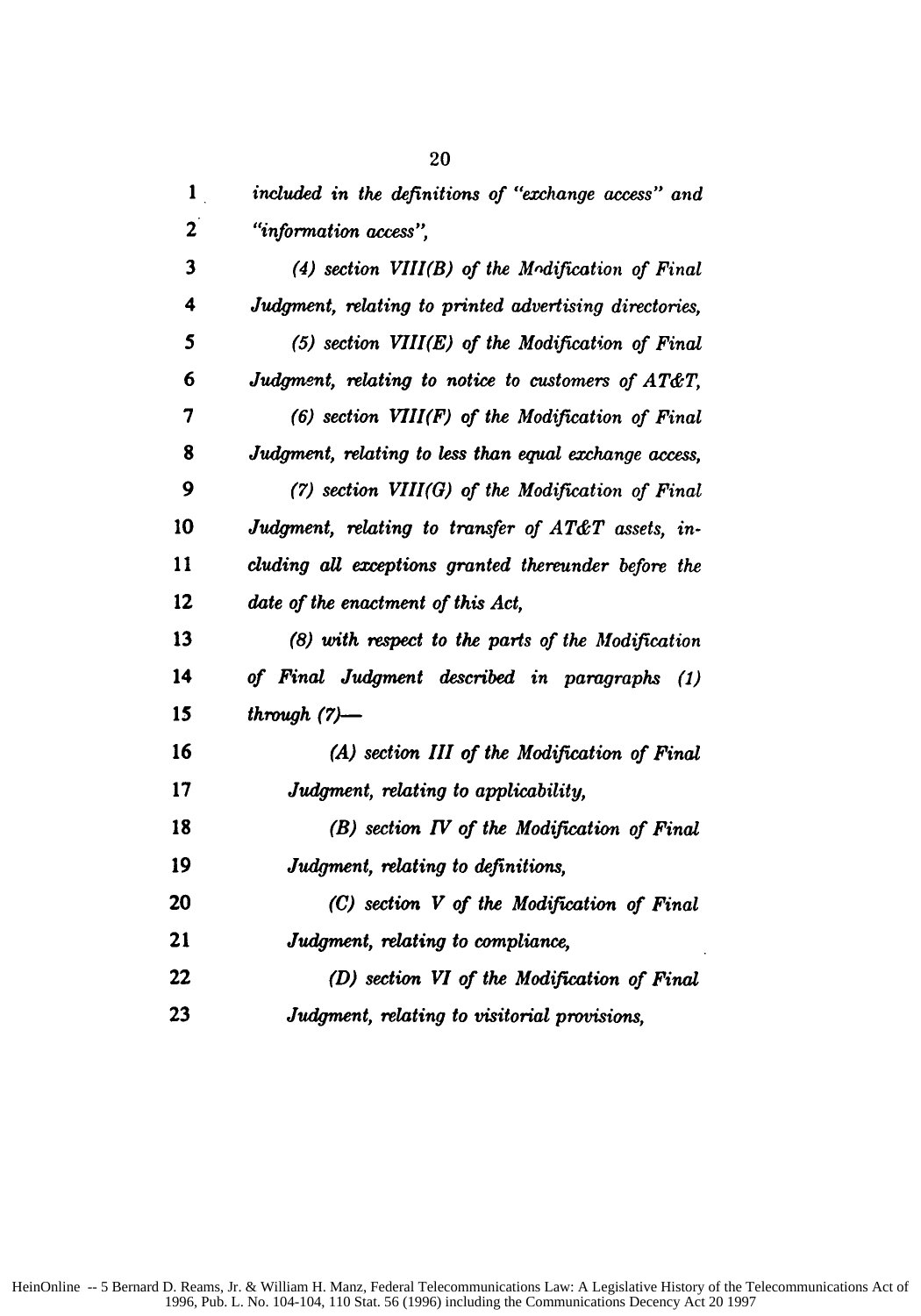*(E) section VII of the Modification of Final Judgment, relating to retention of jurisdiction, and*

*4 (F) section VIII(I) of the Modification of 5 Final Judgment, relating to the court's sua 6 sponte authority.*

*7 (b) AVTITRUST LAws.-Nothing in this Act shall be construed to modify, impair, or supersede the applicability 9 of any other antitrust law.*

10 (c) **FEDERAL, STATE, AND LOCAL LAW.--(1) Except** *as provided in paragraph (2), this Act shall not be con-strued to modify, impair, or supersede Federal, State, or local law other than law expressly referred to in this Act. (2) This Act shall supersede State and local law to the extent that such law would impait or prevent the operation of this Act.*

*(d) CUMULATIVE PENALTY.-Any penalty imposed, or relief granted, under this Act shall be in addition to, and not in lieu of, any penalty or relief authorized by any other law to be imposed with respect to conduct described in this Act.*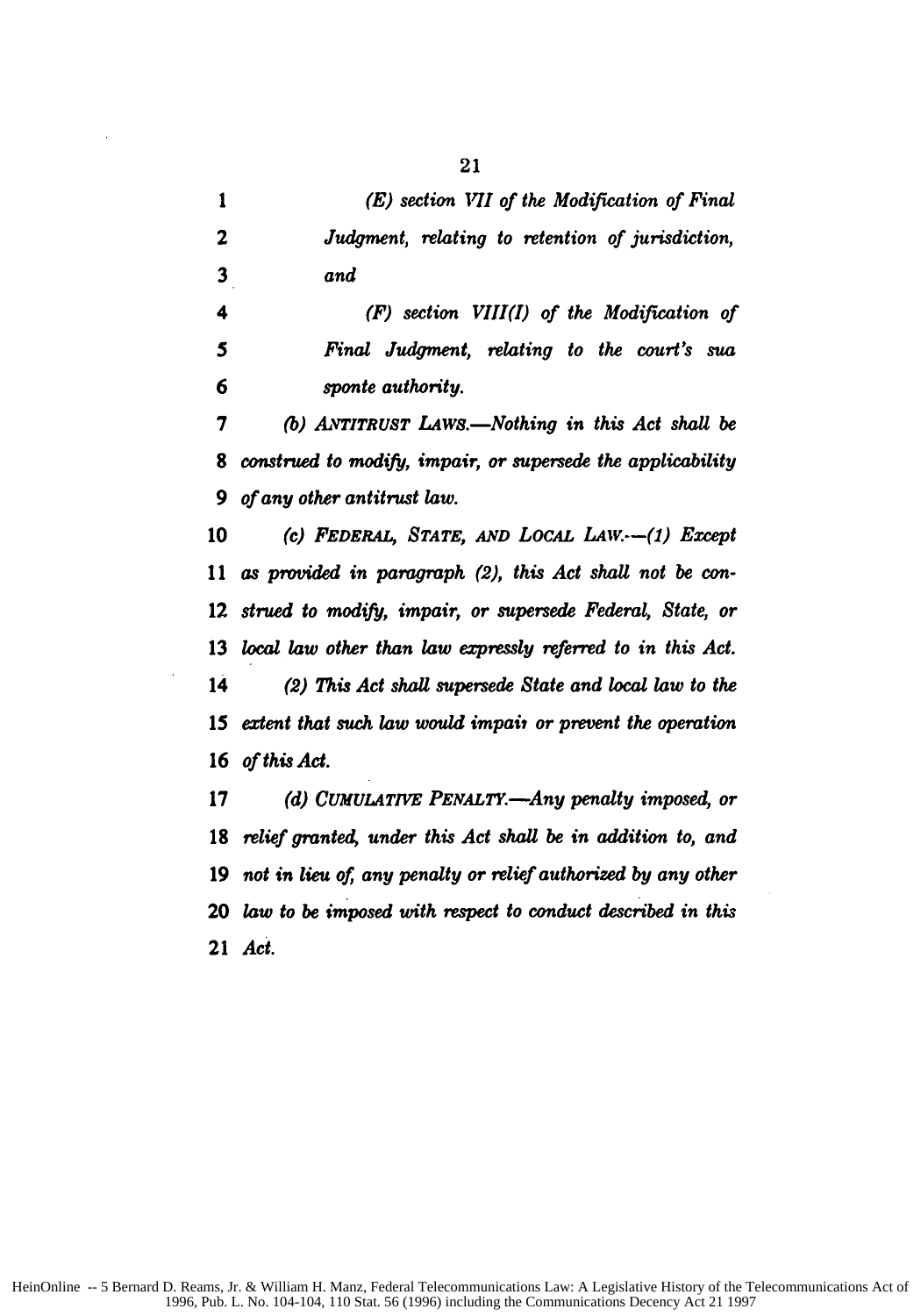*1 SEC. 9. AMENDMENT TO DEFINITION OF ANTITRUST LAWS*

### 2 *APPEARING IN THE CLAYTON ACT.*

3 *Subsection (a) of the first section of the Clayton Act*

*4 (15 U.S.C. 12(a)) is amended by inserting "the Antitrust*

*5 Reform Act of* 1992;" *after "thirteen;".*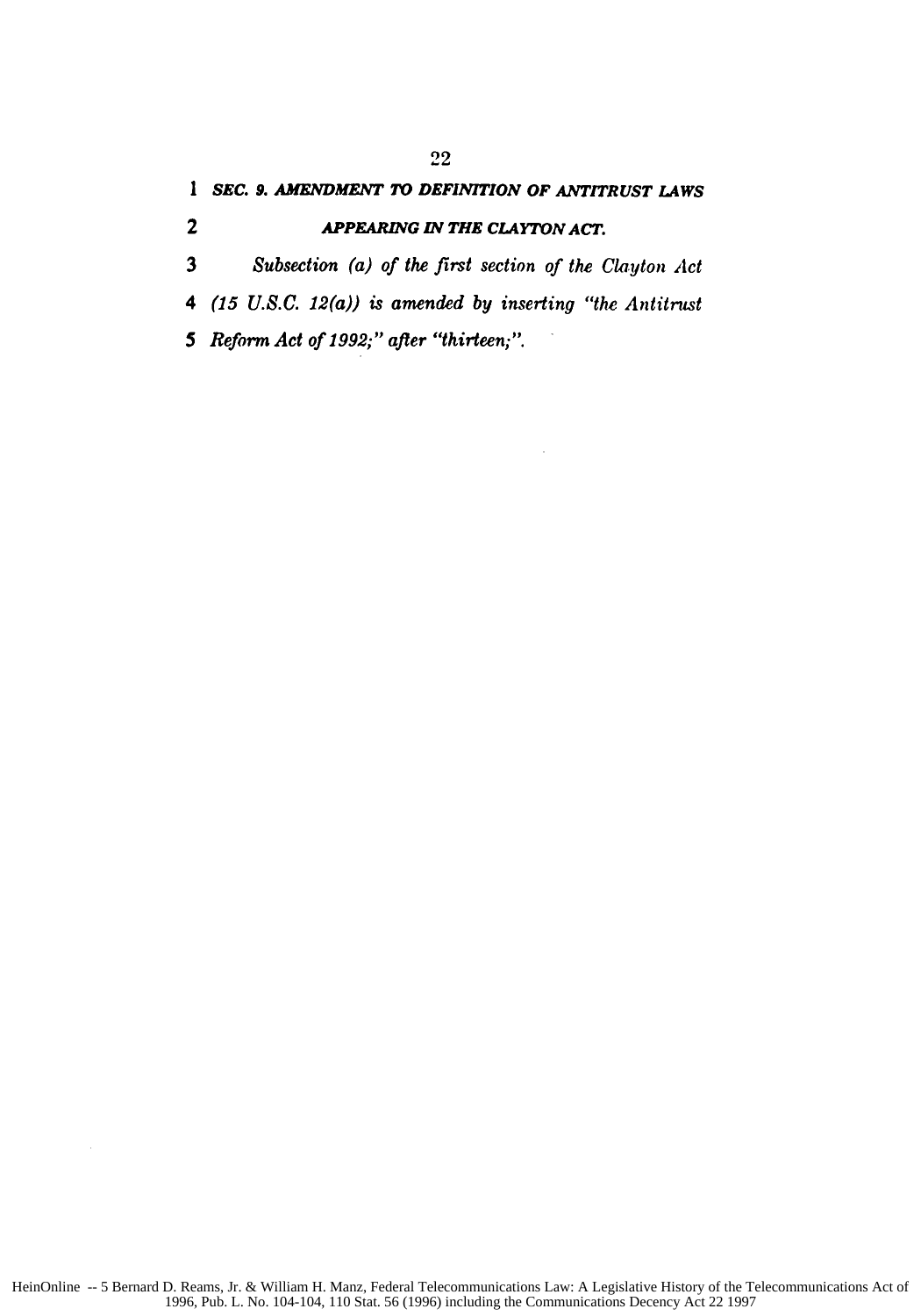Document No. **107**

 $\mathcal{L}_{\mathcal{A}}$